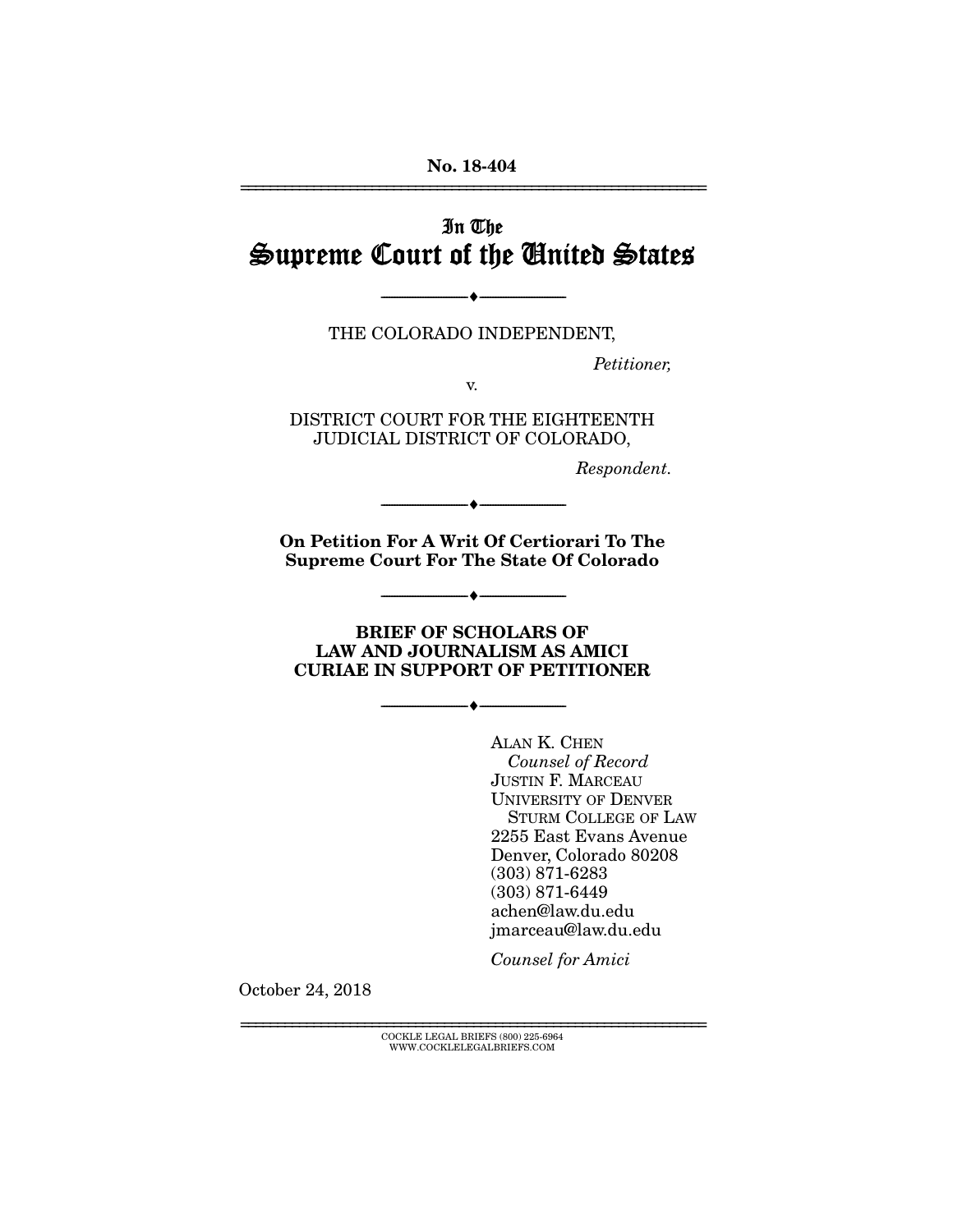# TABLE OF CONTENTS

|                                                                                                                                                                                                                                                                                                                   | iii            |
|-------------------------------------------------------------------------------------------------------------------------------------------------------------------------------------------------------------------------------------------------------------------------------------------------------------------|----------------|
|                                                                                                                                                                                                                                                                                                                   | 1              |
| Background and Summary of Argument                                                                                                                                                                                                                                                                                | $\overline{2}$ |
|                                                                                                                                                                                                                                                                                                                   | 6              |
| The Colorado Supreme Court's Decision<br>Ι.<br>Directly Conflicts with the Longstanding<br>Practice in Anglo-American Legal Tradi-<br>tion, the Principles Embodied by the Press-<br><i>Enterprise</i> Cases, and the Overwhelming<br>Majority of Lower Federal and State Courts<br>That Have Addressed the Issue | 6              |
| The Colorado Supreme Court's Decision<br>А.<br>Conflicts with the Longstanding Anglo-<br>American Legal Tradition of Presump-<br>tive Public Access to Judicial Proceedings<br>and Records as Well as with this Court's                                                                                           | 7              |
| B. The Colorado High Court's Decision is<br>also in Direct Conflict with the Over-<br>whelming Majority of Federal and State<br>Courts, Which Have Consistently Recog-<br>nized a Qualified First Amendment<br>Right of Public Access to Judicial Rec-                                                            |                |
|                                                                                                                                                                                                                                                                                                                   | 15             |

i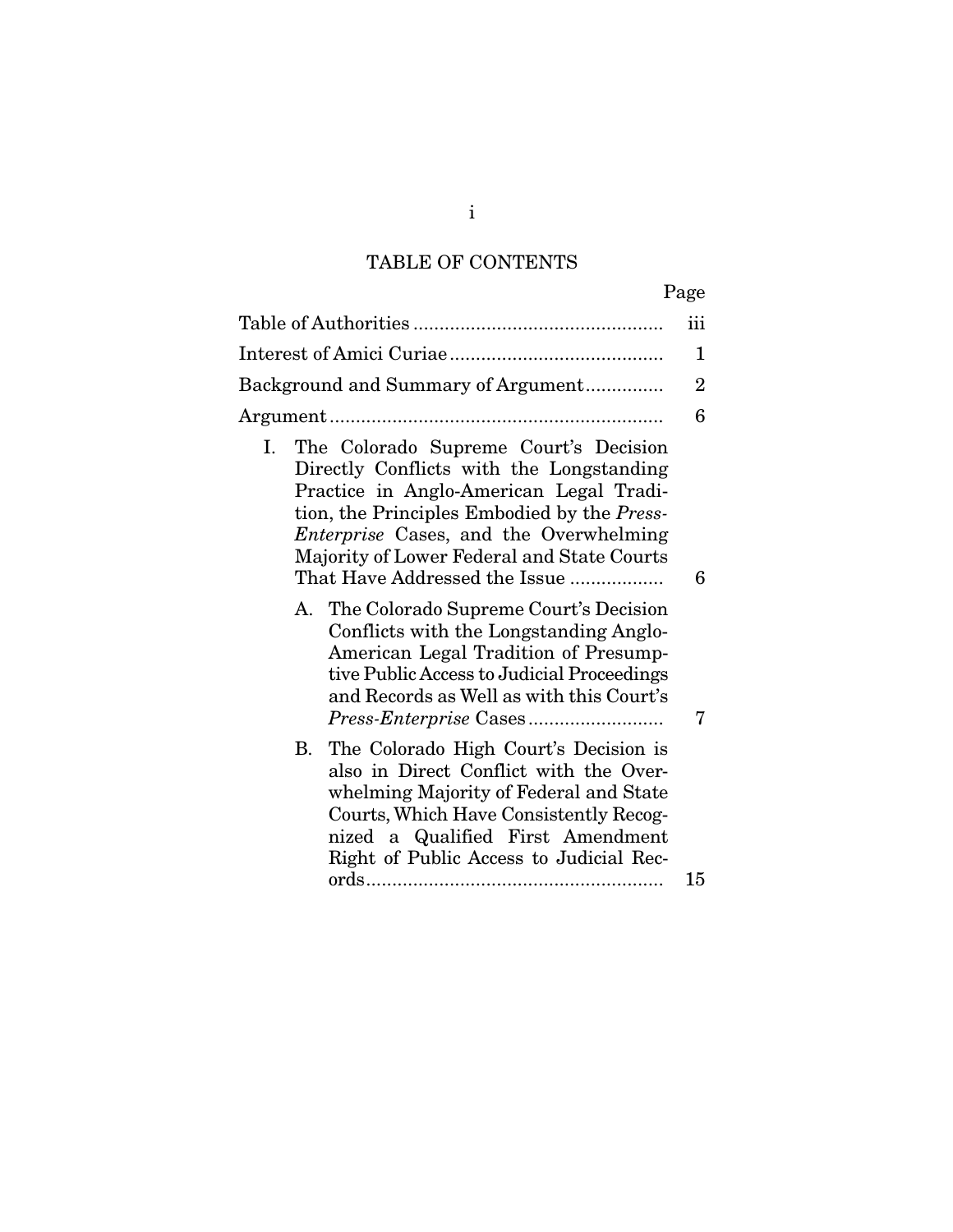# TABLE OF CONTENTS – Continued

Page

| Supreme Court's Decision to Clarify the         |                                                                 |
|-------------------------------------------------|-----------------------------------------------------------------|
| Source, Nature, and Scope of the Qualified      |                                                                 |
| First Amendment Right of Access to Judi-        |                                                                 |
| cial Documents, Which Will Promote the          |                                                                 |
| <b>Structural Values of the First Amendment</b> |                                                                 |
| by Assuring Public Knowledge and Confi-         |                                                                 |
| dence as Well as Facilitate Legal, Historical,  |                                                                 |
|                                                 | 18                                                              |
|                                                 |                                                                 |
|                                                 | II. This Court Should Review the Colorado<br>${\rm Conclusion}$ |

### APPENDIX

|  |  |  | Amici Curiae Scholars of Law and Journalism App. 1 |
|--|--|--|----------------------------------------------------|
|  |  |  |                                                    |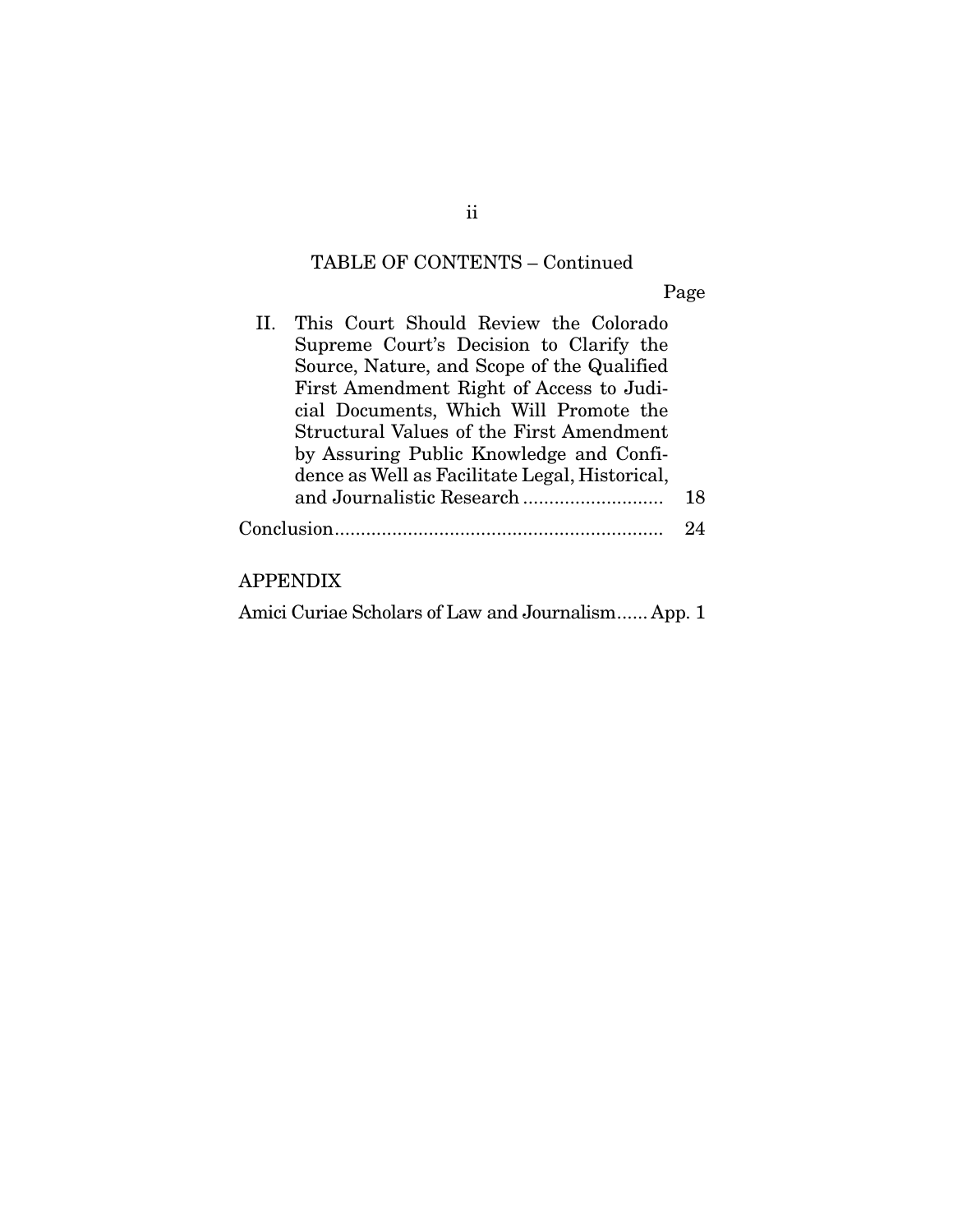## TABLE OF AUTHORITIES

# Cases

| ABC, Inc. v. Stewart, 360 F.3d 90 (2d Cir. 2004) 14                   |
|-----------------------------------------------------------------------|
| Anderson v. Cryovac, Inc., 805 F.2d 1 (1st Cir.                       |
| Application of Nat'l Broad. Co., 828 F.2d 340                         |
|                                                                       |
| Globe Newspaper Co. v. Pokaski, 868 F.2d 497                          |
| Globe Newspaper Co. v. Superior Court, 457 U.S.                       |
|                                                                       |
| In re Providence Journal Co., 293 F.3d 1 (1st Cir.                    |
| Nixon v. Warner Communications, Inc., 435 U.S.                        |
| Oxnard Publ'g Co. v. Superior Court, 68 Cal.                          |
| Press-Enter. Co. v. Superior Court, 478 U.S. 1<br>$(1986) \dots 1986$ |
| Press-Enter. Co. v. Superior Court, 464 U.S. 501<br>$(1984)$          |
| Rex v. Josephson, 1 W.W.R. 93 (1948) (Can.)10                         |
| Rex v. Sussex Justices, 1 K.B. 256 (1924) (Eng.) 22                   |
| Richmond Newspapers, Inc. v. Virginia, 448 U.S.                       |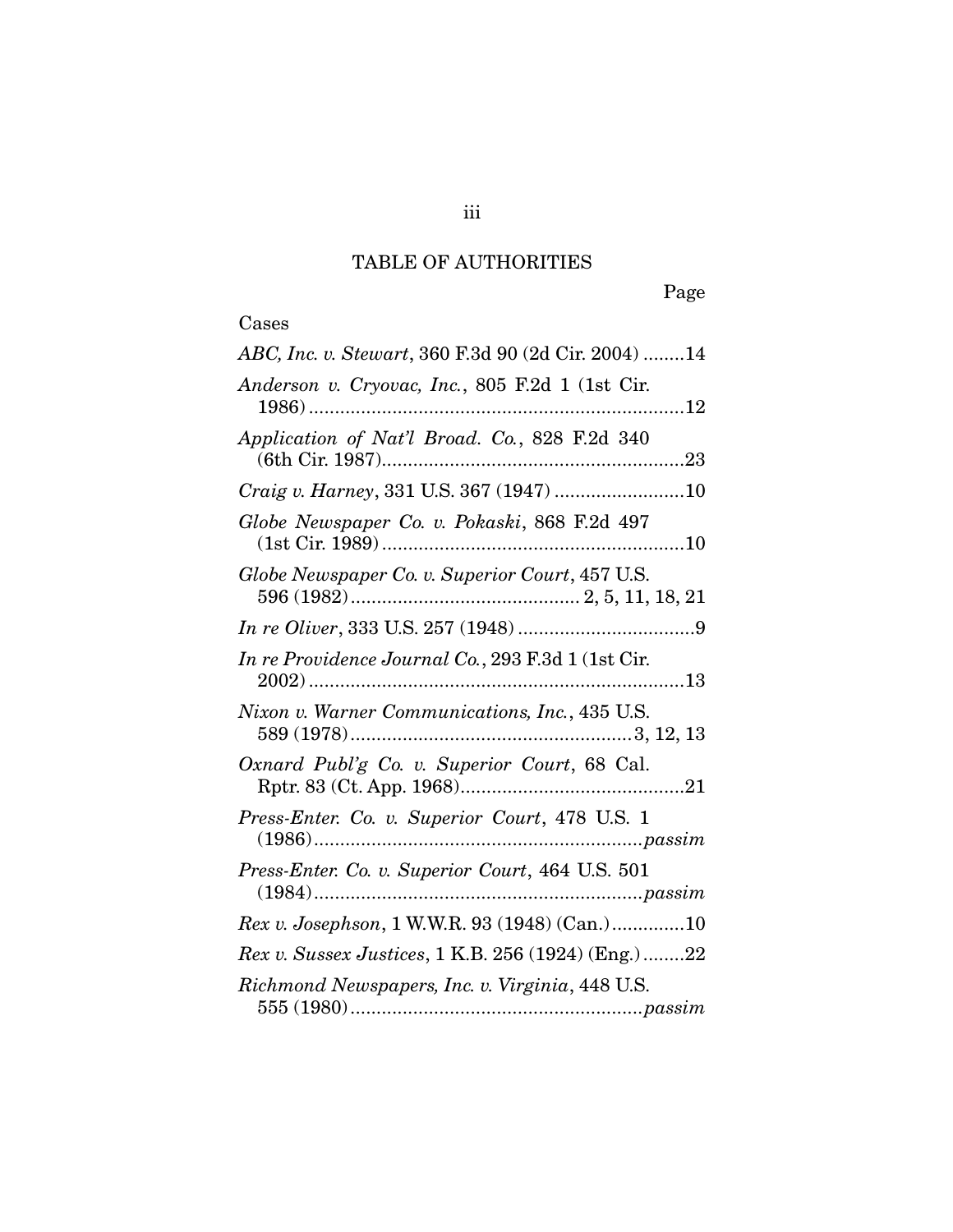| United States v. Antar, 38 F.3d 1348 (3d Cir.                                                                                              |
|--------------------------------------------------------------------------------------------------------------------------------------------|
| United States v. Gonzales, 150 F.3d 1246 (10th                                                                                             |
| United States v. Kobli, 172 F.2d 919 (3d Cir.                                                                                              |
| United States v. McVeigh, 119 F.3d 806 (10th Cir.                                                                                          |
| United States v. Mitchell, 551 F.2d 1252 (D.C.<br>Cir. 1976) rev'd on other grounds, Nixon v.<br>Warner Communications, Inc., 435 U.S. 589 |
| United States v. Valenti, 987 F.2d 708 (11th Cir.                                                                                          |
|                                                                                                                                            |
| <b>CONSTITUTIONAL PROVISION</b>                                                                                                            |
|                                                                                                                                            |
| <b>OTHER AUTHORITIES</b>                                                                                                                   |
| ABA STANDARDS RELATING TO A FAIR TRIAL AND                                                                                                 |
| David S. Ardia, Court Transparency and the<br>First Amendment, 38 CARDOZO L. REV. 835                                                      |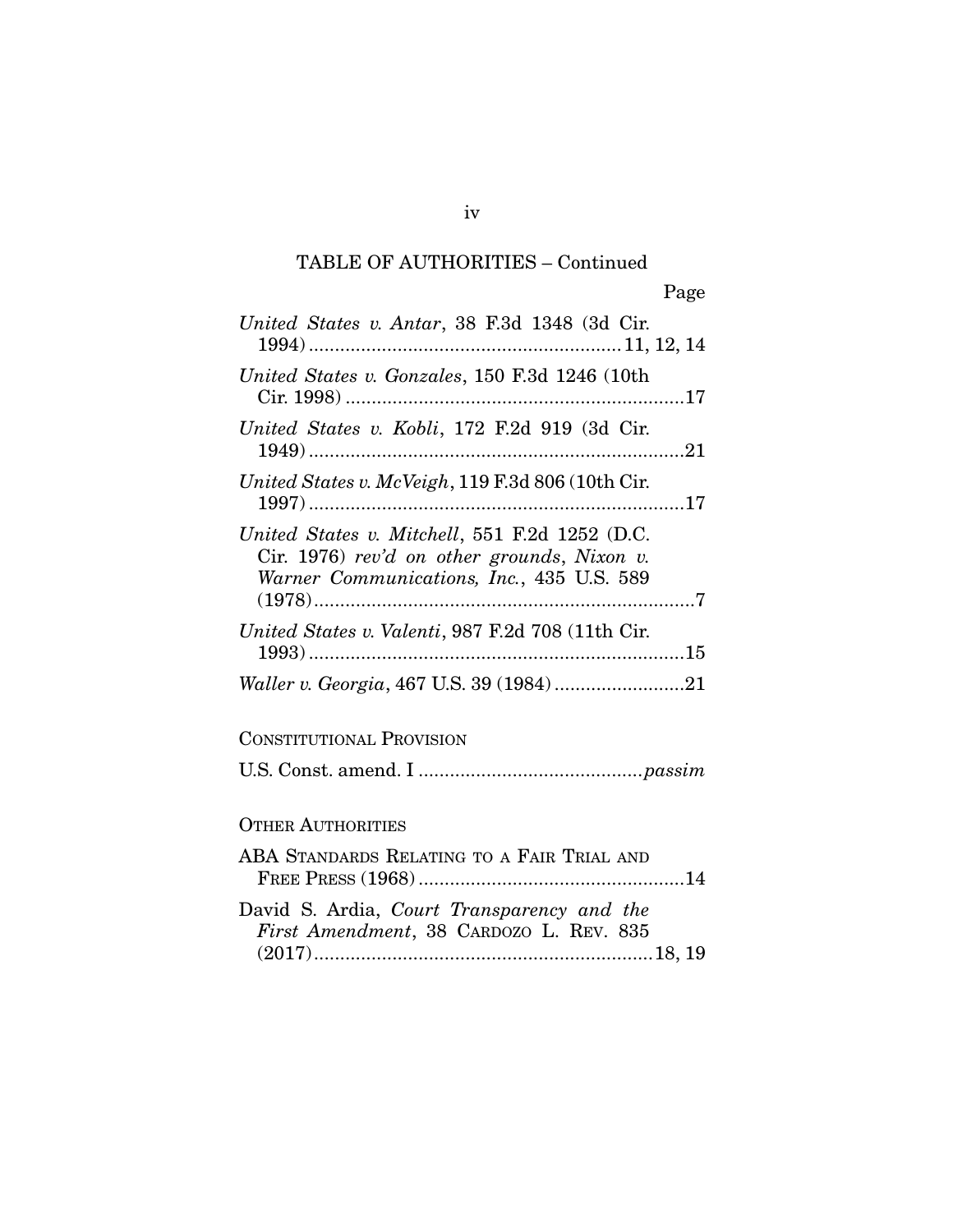| David S. Ardia, Privacy and Court Records:<br>Online Access and the Loss of Practical Obscu-                         |     |
|----------------------------------------------------------------------------------------------------------------------|-----|
| David S. Ardia & Anne Klinefelter, Privacy and<br>Court Records: An Empirical Study, 30 BERKE-                       |     |
| Stephen E. Arthur & Robert S. Hunter, § 8:41<br>Public's right to access court records, FEDERAL                      |     |
| JAMES L. AUCOIN, THE EVOLUTION OF AMERICAN<br>INVESTIGATIVE JOURNALISM 31 (2005)23                                   |     |
| JEREMY BENTHAM, WORKS OF JEREMY BENTHAM                                                                              |     |
| 3 SIR WILLIAM BLACKSTONE, COMMENTARIES ON                                                                            |     |
| 2 SIR EDWARD COKE, INSTITUTES OF THE LAWS OF                                                                         |     |
| Richard C. Dale, The Adoption of the Common<br>Law by the American Colonies, 30 AM. LAW                              |     |
| Hon. T. S. Ellis, III, Sealing, Judicial Transpar-<br>ency and Judicial Independence, 53 VILL. L.<br>REV. 939 (2008) | .21 |
| David H. Flaherty, The Use of Early American<br>Court Records in Historical Research, 69 LAW<br>LIBR. J. 342 (1976)  | 24  |
| 1 SIMON GREENLEAF, A TREATISE ON THE LAWS OF<br>EVIDENCE 571 (1888).                                                 | 11  |

v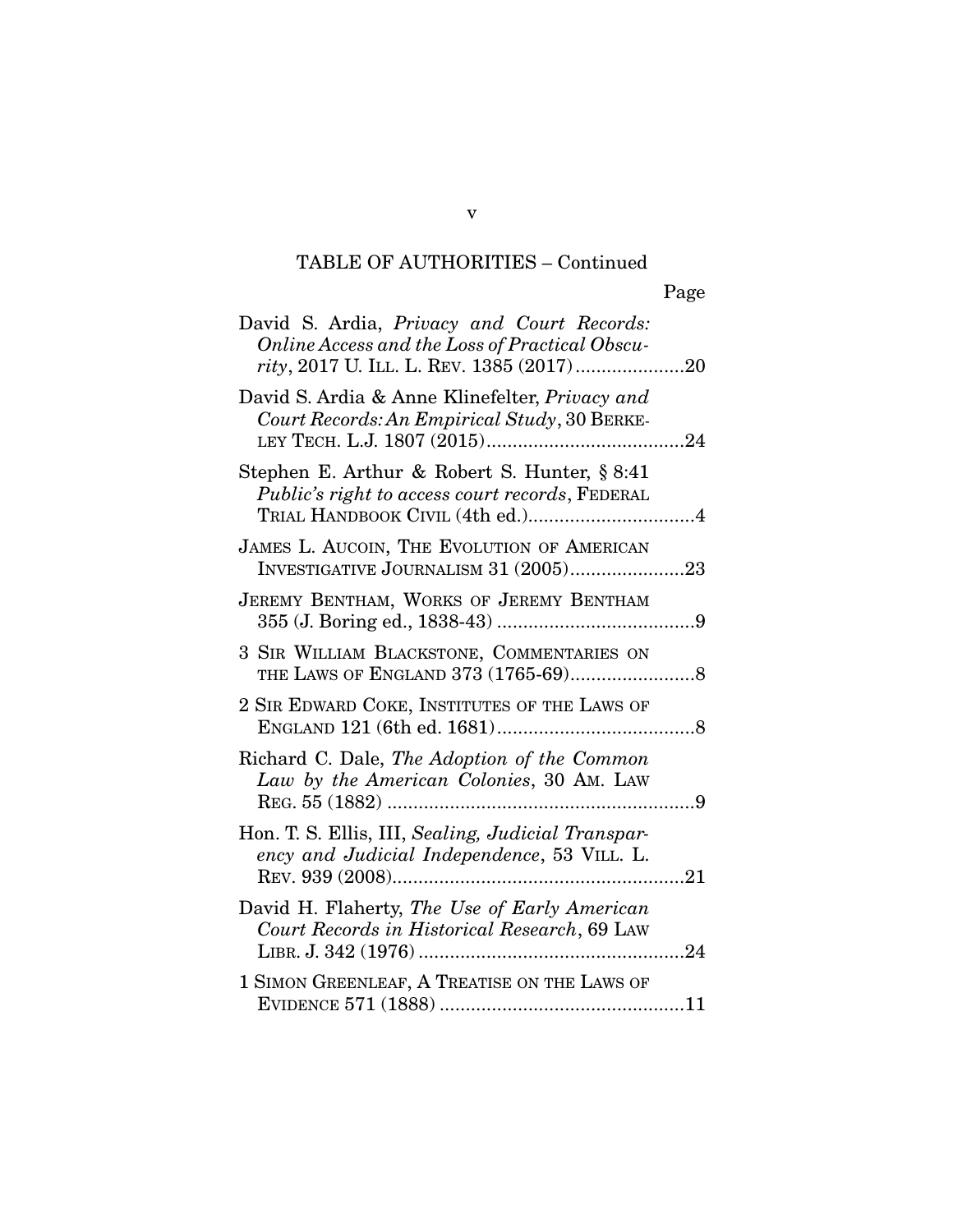| SIR MATTHEW HALE, HISTORY OF THE COMMON                                                                                                                                                    |
|--------------------------------------------------------------------------------------------------------------------------------------------------------------------------------------------|
| EDWARD JENKS, THE BOOK OF ENGLISH LAW 91                                                                                                                                                   |
| Letter from James Madison to W.T. Barry (Aug.<br>4, 1822), in 9 THE WRITINGS OF JAMES MADISON                                                                                              |
| Raleigh Hannah Levine, Toward A New Public<br>Access Doctrine, 27 CARDOZO L. REV. 1739                                                                                                     |
| Arthur R. Miller, <i>Confidentiality</i> , <i>Protective Or-</i><br>ders, and Public Access to the Courts, 105                                                                             |
| Pierce, All Courts Shall Be Open, 37 PITT. LEGAL<br>J. 362 (1883), cited in Stuart Wilder, All<br>Courts Shall Be Open: The Public's Right to<br>View Judicial Proceedings and Records, 52 |
| Sir Frederick Pollock, English Law Before the<br>Norman Conquest, in 1 SELECT ESSAYS IN                                                                                                    |
| Joe Regalia, The Common Law Right to Infor-<br>mation, 18 RICH. J.L. & PUB. INT. 89 (2015)7                                                                                                |
| JAMES P. SICKINGER, PUBLIC RECORDS AND AR-<br>CHIVES IN CLASSICAL ATHENS 1 (P.J. Rhodes &                                                                                                  |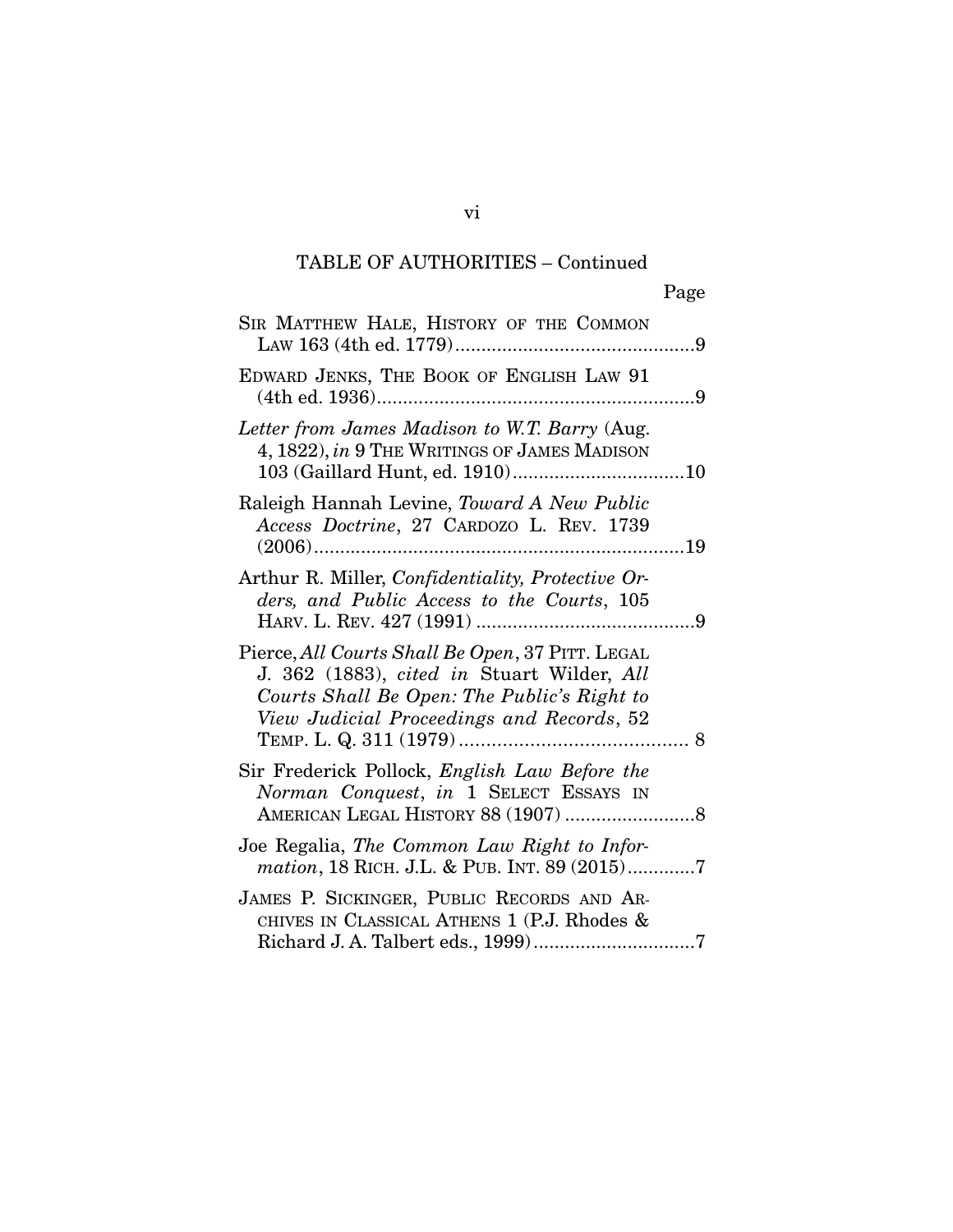Page

| Stephen Wm. Smith, Kudzu in the Courthouse: |
|---------------------------------------------|
| Judgments Made in the Shade, 3 FED. CTS. L. |
|                                             |

vii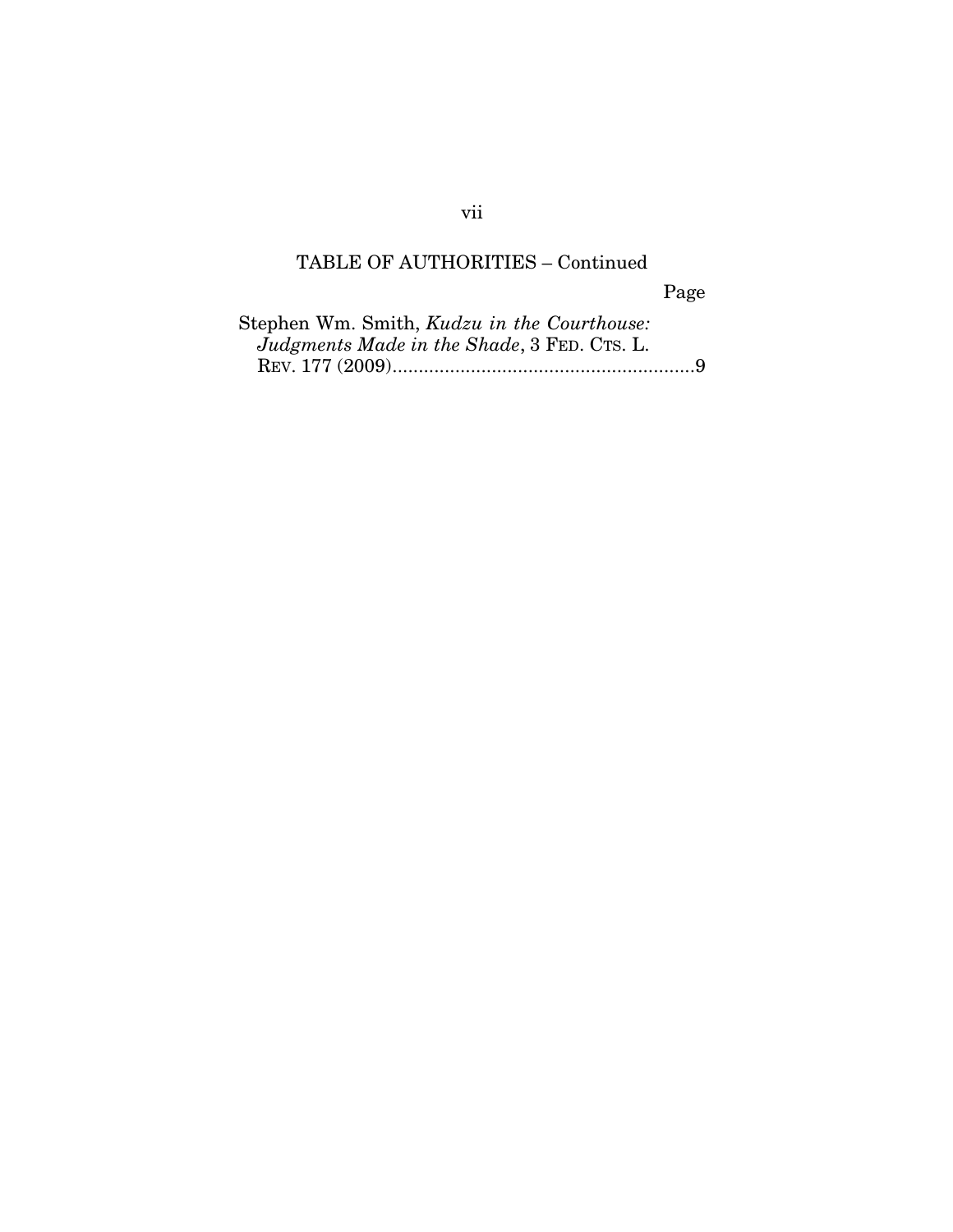#### INTEREST OF AMICI CURIAE<sup>1</sup>

 Amici are American scholars of law and journalism whose work is focused on the history and law of the freedom of speech and freedom of the press, particularly as those rights relate to the promotion of government transparency and accountability. Amici all teach about, and conduct or supervise research on, topics relating to those covered in this brief and have devoted significant attention to studying the First Amendment. Amici submit this brief to call the Court's attention to the long Anglo-American legal tradition of providing the public with presumptive, but qualified, access to records, transcripts, and orders in criminal justice proceedings, which are inherently matters of public concern. In addition, amici submit this brief to show the importance of public access to court records to promote the structural values of the First Amendment and to facilitate academic research, which some of them were able to conduct only because of their ability to access judicial records. A complete list of amici appears in the Appendix.

--------------------------------- ---------------------------------

<sup>&</sup>lt;sup>1</sup> No counsel for a party authored any portion of this brief, and no person other than amici or their counsel made a monetary contribution intended to fund the preparation or submission of this brief. Counsel for the parties were notified of amici's intent to file this brief at least 10 days prior to its filing and have consented to the filing of this brief.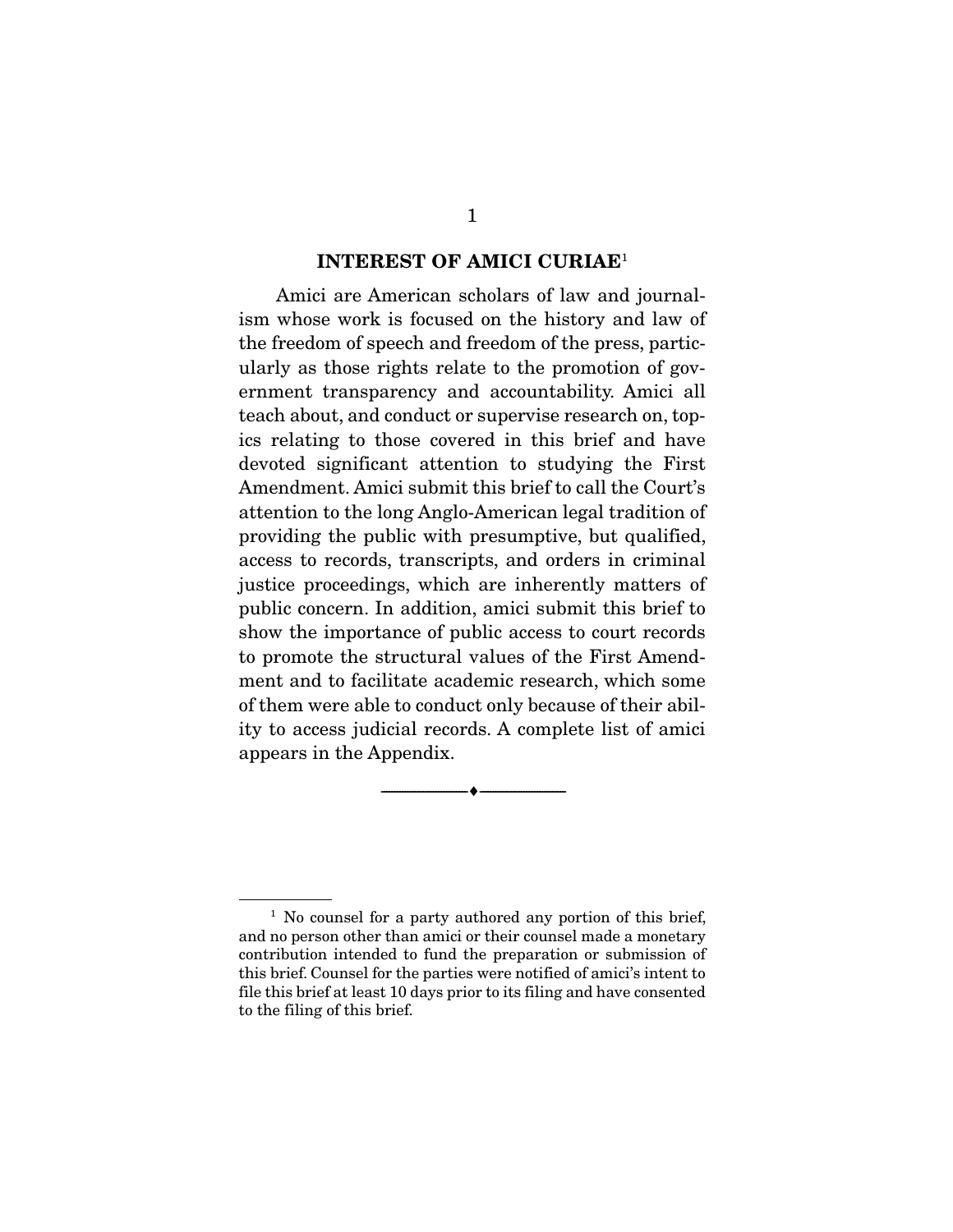#### BACKGROUND AND SUMMARY OF THE ARGUMENT

 This case presents an ideal vehicle for this Court to articulate the precise nature and scope of the First Amendment qualified right of public access to criminal court proceedings as applied to motion papers, hearing transcripts, and judicial orders in such proceedings. The answer to that question should be clear based on a long historical tradition of presumptive public access to such records as well as the reasoning of this Court's decisions protecting a parallel right of access to criminal justice proceedings. *See Press-Enter. Co. v. Superior Court*, 478 U.S. 1 (1986) (*Press-Enterprise II*); *Press-Enter. Co. v. Superior Court*, 464 U.S. 501 (1984) (*Press-Enterprise I*); *Globe Newspaper Co. v. Superior Court*, 457 U.S. 596 (1982); *Richmond Newspapers, Inc. v. Virginia*, 448 U.S. 555 (1980)<sup>2</sup> (collectively, "the *Press-Enterprise* cases").

 The *Press-Enterprise* cases established a qualified First Amendment right for the public to have presumptive access to criminal justice proceedings where those types of proceedings have historically been open to the public (the "experience" factor) and where public access plays "a significant positive role in the functioning" of such process (the "logic" factor). *Press-Enterprise II*, 478 U.S. at 8. Noting that there are sometimes valid reasons to preclude such access, this Court stressed that the right of access is not absolute. Rather, such

<sup>2</sup> Although *Richmond Newspapers* was a plurality decision, a majority of this Court has since embraced its principles.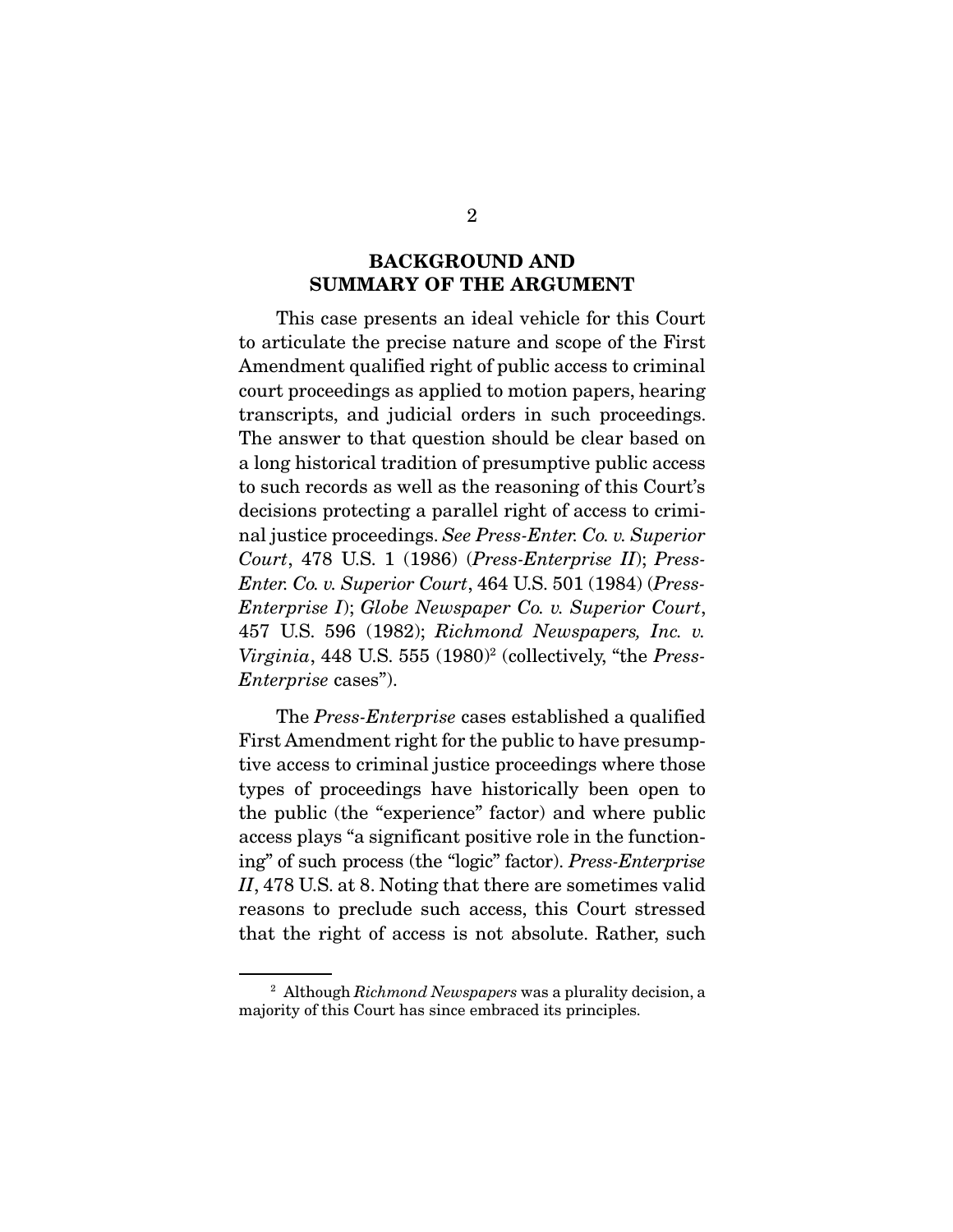proceedings can be closed if there is "an overriding interest based on findings that closure is essential to preserve higher values and is narrowly tailored to serve that interest." *Id*. at 9 (internal quotations omitted). While the *Press-Enterprise* cases delineated a clear test for judicial access, these cases are not groundbreaking in the sense that they carved out newly minted rights. Rather, they constitutionalized a longstanding right that can be traced back through hundreds of years of English common law.

 As amici show, the history reflects that access has not been limited to criminal justice proceedings, but also has extended to a presumptive access to judicial records. This Court recognized as such when it acknowledged the existence of a common law right of access to such records in *Nixon v. Warner Communications, Inc.*, 435 U.S. 589, 597 (1978) ("[T]he courts of this country recognize a general right to inspect and copy public records and documents, including judicial records and documents."). That common law privilege is not as protective of access as the right under the First Amendment, which requires the government to justify denial of access based on a compelling interest and the restriction to be narrowly tailored. *Press-Enterprise I*, 464 U.S. at 509 ("[P]resumption of openness may be overcome only by an overriding interest based on findings that closure is essential to preserve higher values and is narrowly tailored to serve that interest.").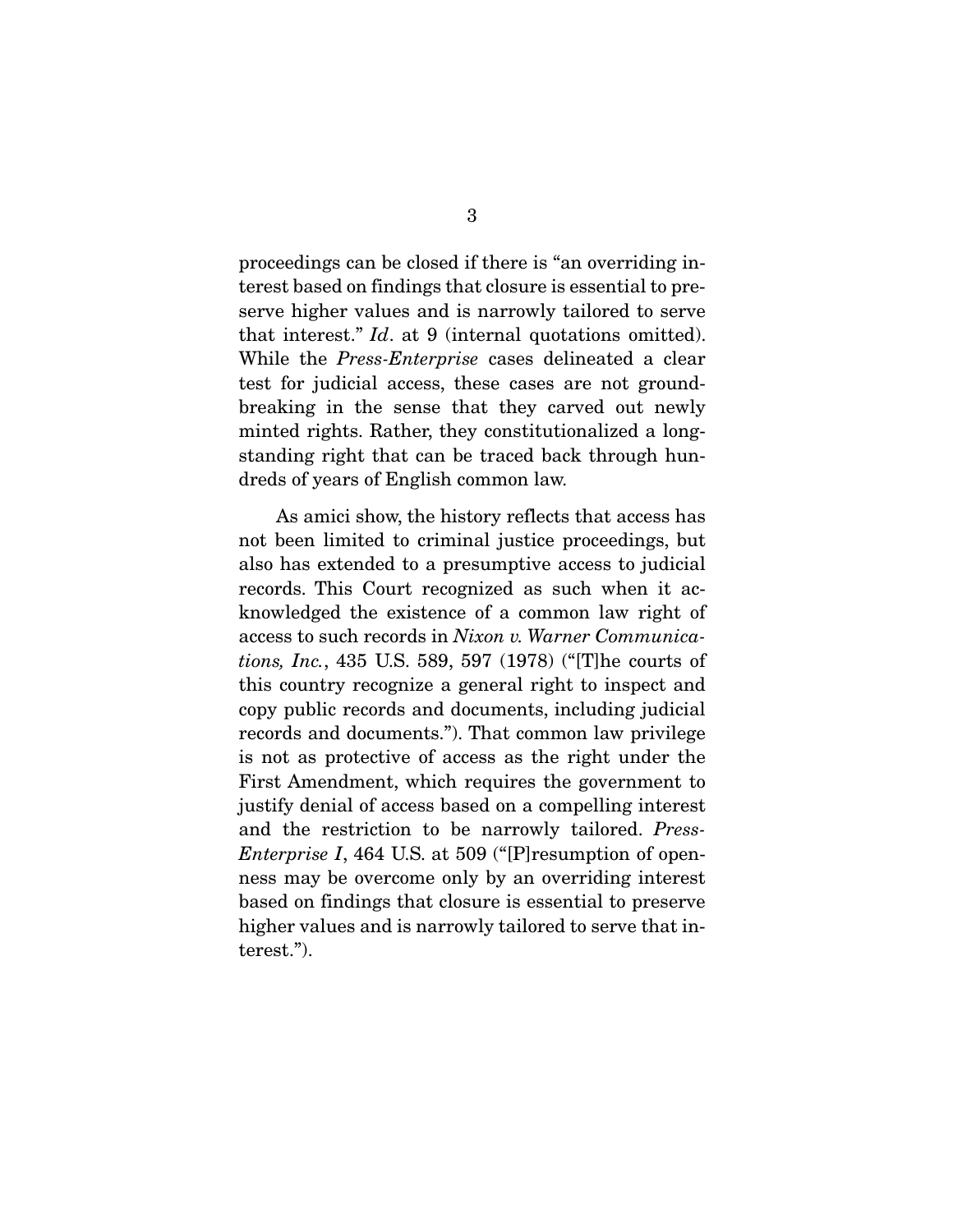The pleadings, transcript, and court order sought by the newspaper in this case concerned a proceeding of serious and profound interest to the public – the adjudication of a post-conviction motion to disqualify the prosecutor in a high-profile capital case because of misconduct. Indeed, the district court in this case concluded that misconduct occurred, although it ultimately found that conduct to be harmless error not affecting the underlying adjudication. Petition for a Writ of Certiorari, *The Colorado Independent v. District Court for the Eighteenth Judicial District of Colorado*, No. 18-404 ("Petition"), Appendix A at 9a, 16a-18a. No less than access to the proceedings themselves, a qualified right of access to the related documents serves values at the core of the First Amendment. Exposure of the legal arguments and evidentiary offerings on both sides of this dispute surely fall within the category of information that would promote understanding of the criminal justice process, further the prosecutors' accountability, and ensure legitimacy in the eyes of the public.

 It is axiomatic to the right of access that "broad allegations of harm, bereft of specific examples or articulated reasoning, are insufficient to warrant . . . closure or sealing." Stephen E. Arthur & Robert S. Hunter, § 8:41 *Public's right to access court records*, FEDERAL TRIAL HANDBOOK CIVIL (4th ed.). Yet, the Colorado Supreme Court's decision in this case rejected outright the newspaper's request for access to these documents without requiring the demonstration of any valid reason, much less a compelling one, for shielding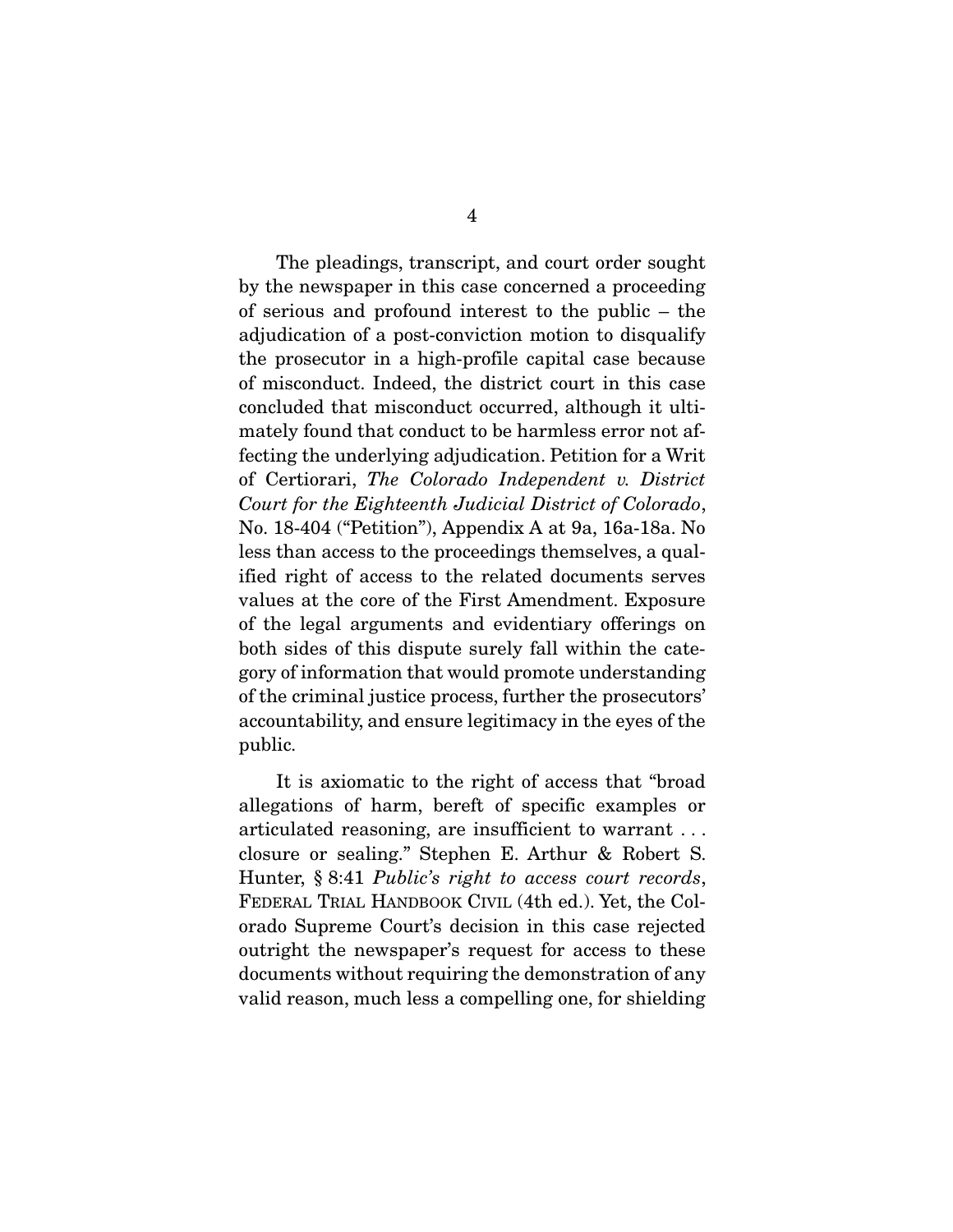them from public scrutiny. Its decision conflicts with both the long historical tradition of presumptive access to judicial documents in criminal proceedings and the overwhelming weight of authority from lower federal and state courts applying the *Press-Enterprise* cases.

 This Court's review of the Colorado high court's decision is necessary to provide clear guidance to courts facing judicial record requests about the source, nature, and scope of the First Amendment right of access in the numerous circumstances in which the public and media request such materials. At the same time, by hearing this dispute, this Court can carefully calibrate the right of access by articulating the circumstances in which the right may be outweighed by other interests, such as privacy, the right to a fair trial, or the facilitation of ongoing law enforcement investigations. Review is especially critical in this context because the media frequently seek access to records in controversial court cases meaning that the type of dispute at issue in this case is highly likely to routinely recur across the country.

 Clarifying the protection of a public right of access also is necessary to ensure and promote citizen participation in government. *Globe Newspaper Co.*, 457 U.S. at 609-10. In the context of the criminal justice process, such participation advances the structural functions of the First Amendment, which are best fulfilled when the public is able to understand that process, keep its watchful gaze on the actors who carry it out to ensure accountability, and position itself to accept that process's legitimacy. Finally, a qualified public right of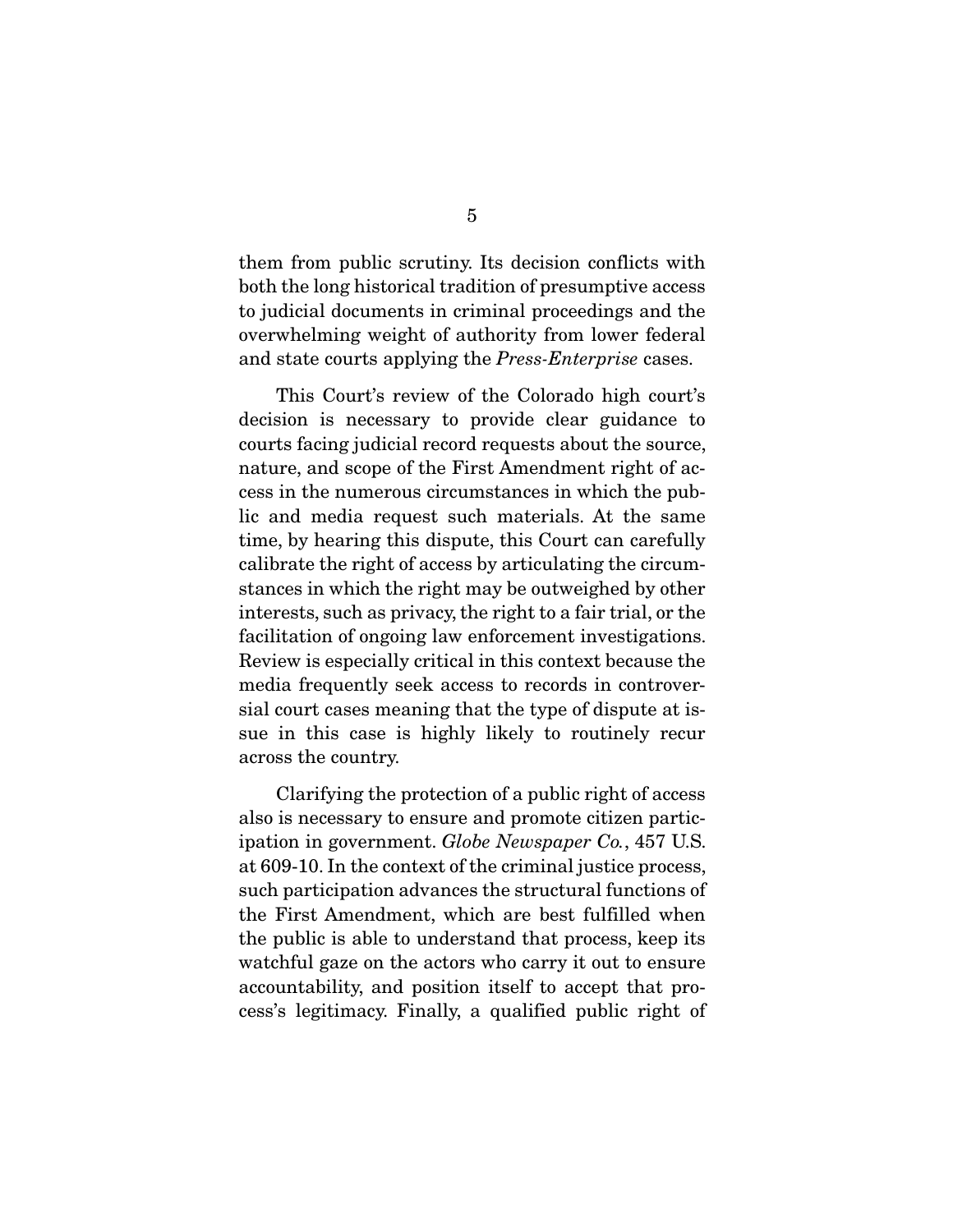access to judicial records also serves broader purposes for those who research and write about law, history and journalism, and rely on such documents as a primary source of data.

ARGUMENT

--------------------------------- ---------------------------------

I. THE COLORADO SUPREME COURT'S DECISION DIRECTLY CONFLICTS WITH THE LONGSTANDING PRACTICE IN ANGLO-AMERICAN LEGAL TRADITION, THE PRINCIPLES EMBODIED BY THE *PRESS-ENTERPRISE* CASES, AND THE OVER-WHELMING MAJORITY OF LOWER FED-ERAL AND STATE COURTS THAT HAVE ADDRESSED THE ISSUE.

 It has been over thirty years since this Court held that the First Amendment encompasses a qualified right of access to criminal justice proceedings in *Press-Enterprise II*. In the interim, dozens of lower federal and state courts have applied the same principles to recognize a parallel qualified public right of access to judicial records. Those decisions reflect a longstanding historical practice that closely tracks the traditions on which *Press-Enterprise II* relied. The Colorado Supreme Court's decision to issue a blanket denial of a newspaper's request to review the transcripts of a proceeding relating to the prosecution of a death penalty case conflicts with the historical tradition of access, the First Amendment principles laid out by this Court, and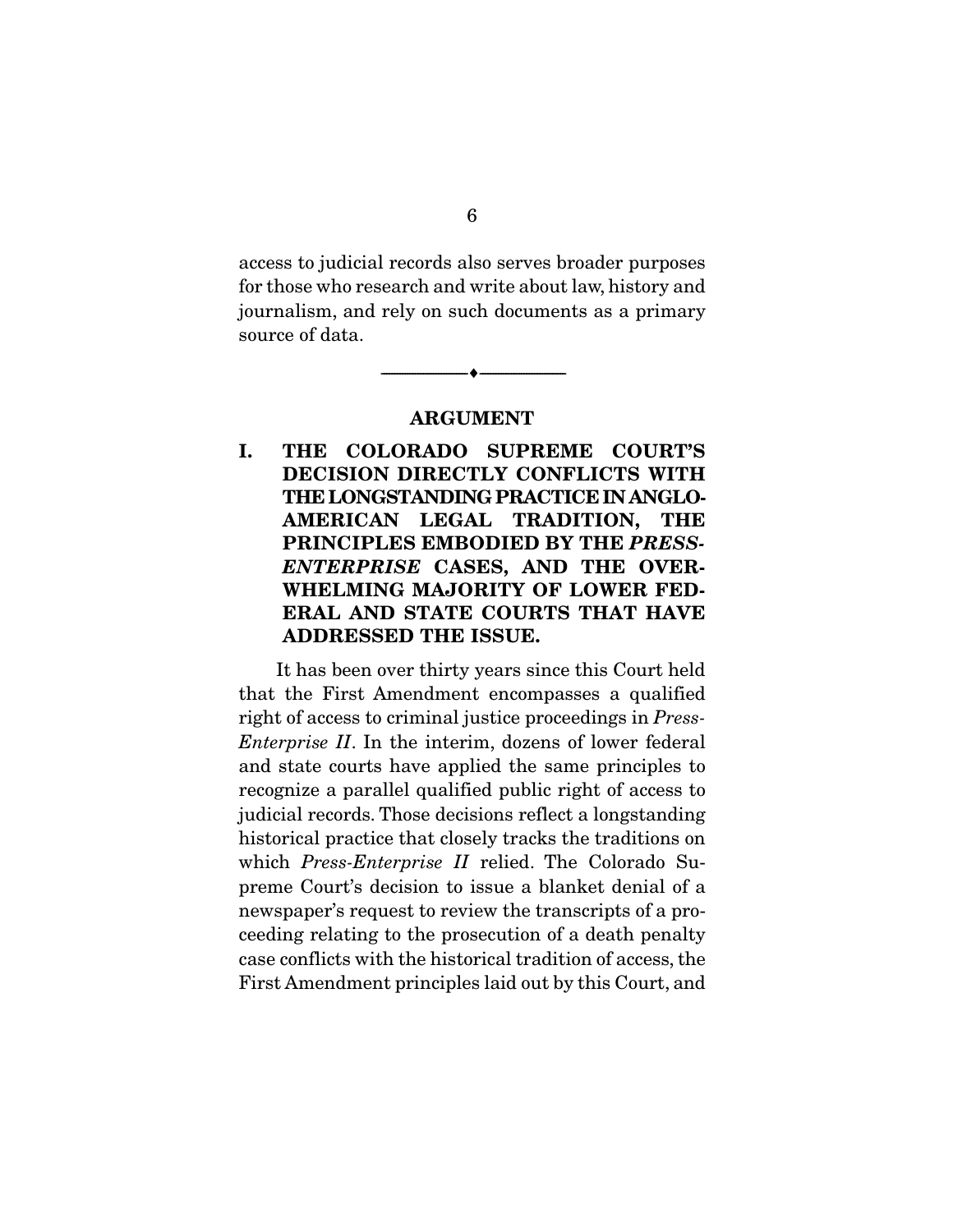the decisions of virtually every lower court to have considered the issue.

#### A. The Colorado Supreme Court's Decision Conflicts with the Longstanding Anglo-American Legal Tradition of Presumptive Public Access to Judicial Proceedings and Records as Well as with this Court's *Press-Enterprise* Cases.

 1. This Court first recognized a qualified First Amendment right to public access to criminal judicial proceedings nearly 40 years ago in *Richmond Newspapers, Inc. v. Virginia*, 448 U.S. 555, 579-80 (1980), but such access substantially predates the ratification of our Constitution. *See United States v. Mitchell*, 551 F.2d 1252, 1260 (D.C. Cir. 1976) (describing the qualified right of access as a precious common law right, that predates the Constitution itself ) *rev'd on other grounds*, *Nixon v. Warner Communications, Inc.*, 435 U.S. 589 (1978). Throughout history, the value of public access to government documents on matters of public concern has not been gainsaid. JAMES P. SICKINGER, PUBLIC RECORDS AND ARCHIVES IN CLASSICAL ATHENS 1 (P.J. Rhodes & Richard J. A. Talbert eds., 1999) ("A fine thing, my fellow Athenians, a fine thing is the preservation of public records. For records do not change, and they do not shift sides with traitors, but they grant to you, the people, the opportunity to know whenever you want. . . ."); *see also* Joe Regalia, *The Common Law Right to Information*, 18 RICH. J.L. & PUB. INT. 89 (2015).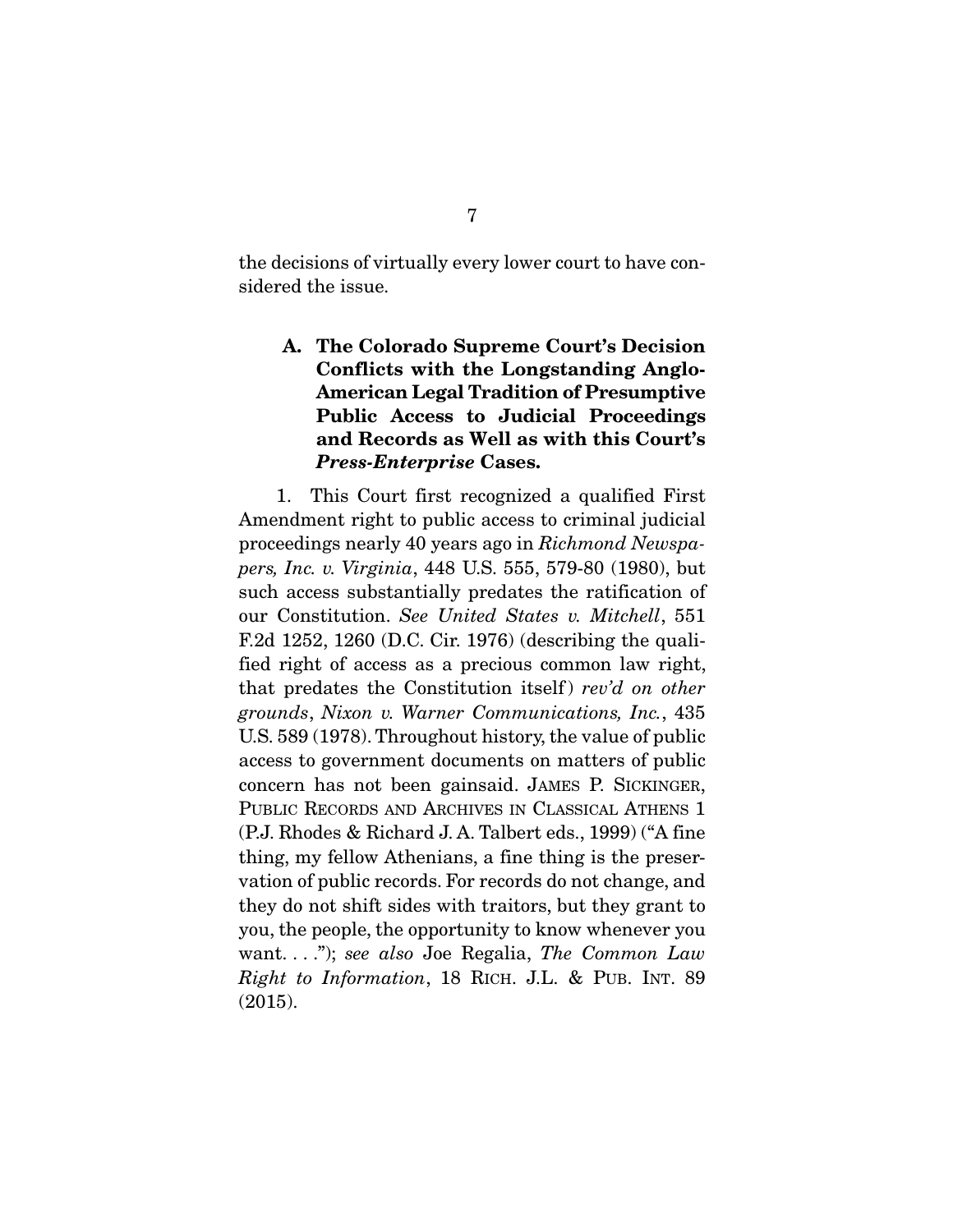A qualified right of access to the judiciary dates to before the advent of this country; its foundations can be traced to pre-Norman England, a society that mandated compulsory attendance of jury trials. Sir Frederick Pollock, *English Law Before the Norman Conquest*, *in* 1 SELECT ESSAYS IN AMERICAN LEGAL HISTORY 88, 89- 90 (1907). Historians have noted that after the Norman conquest and the eventual shaping of English law under Magna Carta, jury trials, the most salient judicial acts of the time to the people, were open to the general public. *Richmond Newspapers*, 448 U.S. at 565 (citing 2 SIR EDWARD COKE, INSTITUTES OF THE LAWS OF ENGLAND 121 (6th ed. 1681)). The eighteenth-century jurist William Blackstone commented:

This open examination of witnesses viva voce, in the presence of all mankind, is much more conducive to the clearing up of truth, than the private and secret examination taken down in writing before an officer, or his clerk, in the ecclesiastical courts, and all others that have borrowed their practice from the civil law.

3 SIR WILLIAM BLACKSTONE, COMMENTARIES ON THE LAWS OF ENGLAND 373 (1765-69).

Numerous sources confirm that the presumption of an open court, particularly in criminal matters, has a long and celebrated history in the English common law. *See*, *e.g.*, Pierce, *All Courts Shall Be Open*, 37 PITT. LEGAL J. 362, 362 (1883) (expounding on the longstanding right of access), *cited in* Stuart Wilder, *All Courts Shall Be Open: The Public's Right to View Judicial Proceedings and Records*, 52 TEMP. L. Q. 311, 311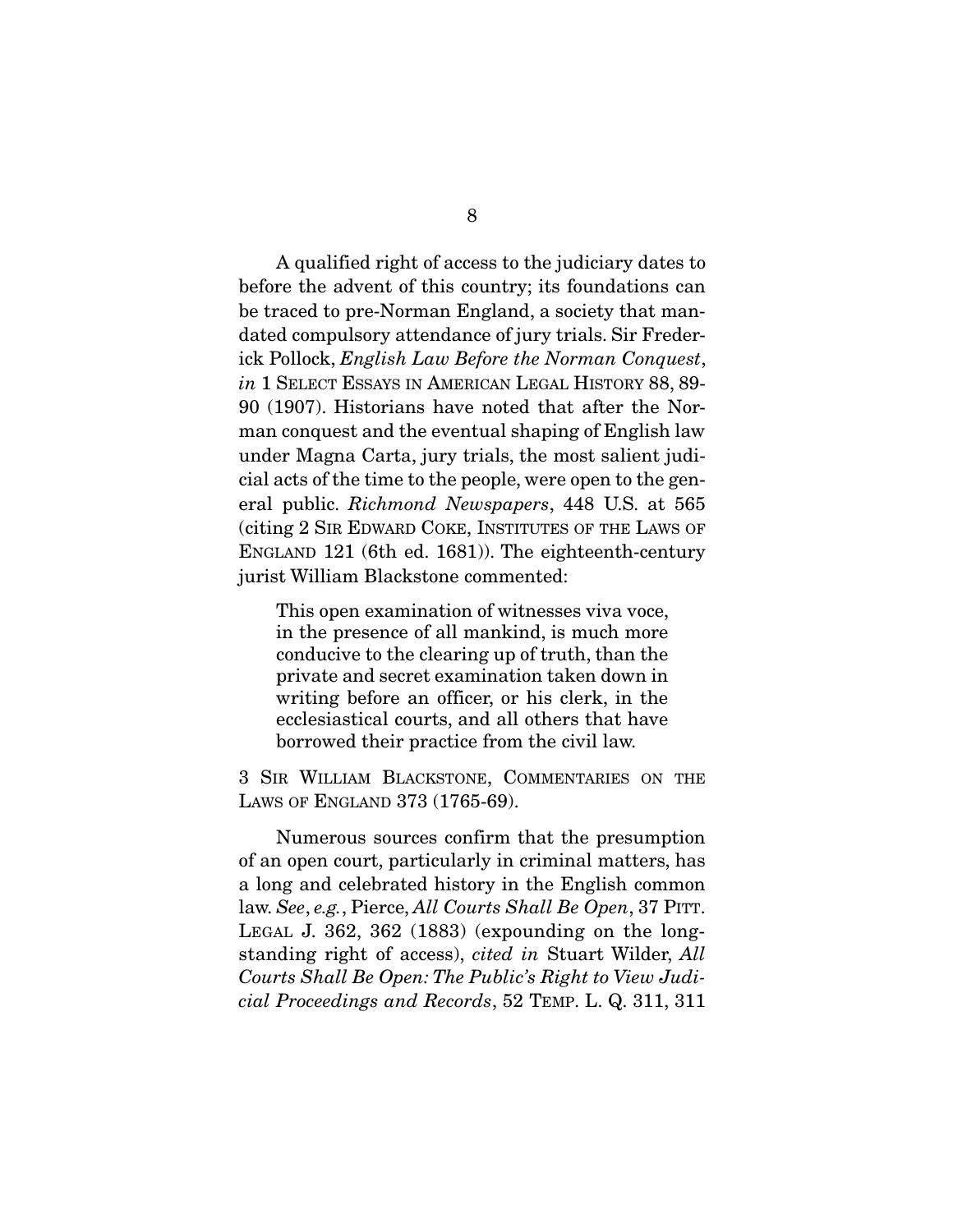n.3 (1979). *See also* SIR MATTHEW HALE, HISTORY OF THE COMMON LAW 163-65 (4th ed. 1779); JEREMY BENTHAM, WORKS OF JEREMY BENTHAM 355 (J. Boring ed., 1838- 43); EDWARD JENKS, THE BOOK OF ENGLISH LAW 91 (4th ed. 1936) ("[O]ne of the most conspicuous features of English justice, that all judicial trials are held in open court, to which the public have free access, . . . appears to have been the rule in England from time immemorial."); Arthur R. Miller, *Confidentiality, Protective Orders, and Public Access to the Courts*, 105 HARV. L. REV. 427, 428-29 (1991) ("Like much of this country's judicial process, the right of public access to court proceedings and records derives from our English common law heritage."). The public criminal trial was often understood as a response to the practices of the English Star Chamber, and other historical examples of adjudicating guilt in secret and without accountability. *In re Oliver*, 333 U.S. 257, 268-69, 273 (1948) (noting "this nation's historic distrust of secret proceedings").

 These rights of judicial access crossed the Atlantic Ocean with the colonists who would eventually form this nation. *See*, *e.g.*, *Richmond Newspapers*, 448 U.S. at 567-68. As the eighteenth century closed, this country emerged, invoking a new order with its Constitution and ideals, but preserving the tenets of English common law. Richard C. Dale, *The Adoption of the Common Law by the American Colonies*, 30 AM. LAW REG. 55, 553-54 (1882); *see also* Stephen Wm. Smith, *Kudzu in the Courthouse: Judgments Made in the Shade*, 3 FED. CTS. L. REV. 177, 197 (2009) ("Like their English counterparts, American courts of the nineteenth century almost never sealed (i.e., concealed) court records.").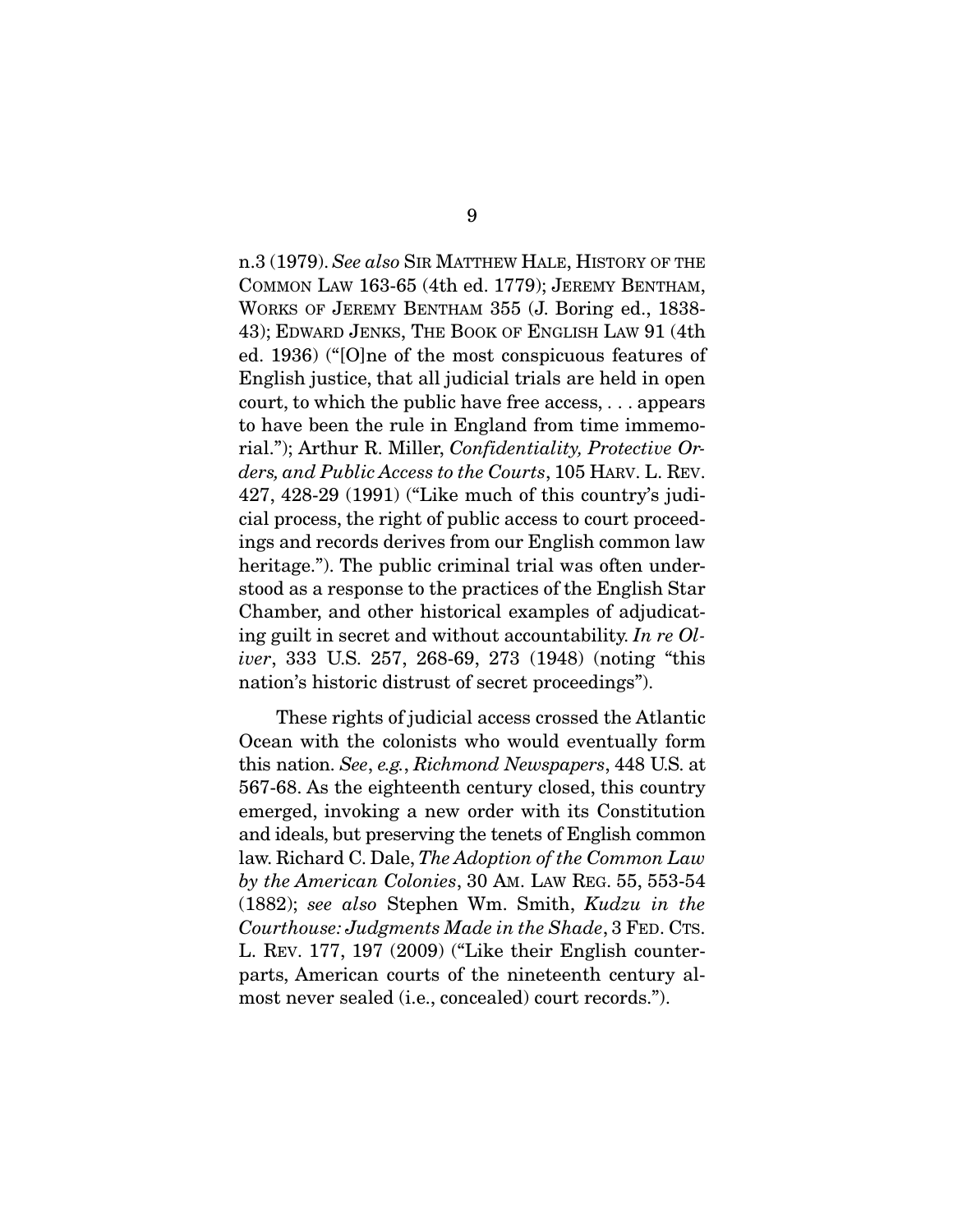With the passage of the Bill of Rights, the principles of this common law right of access were now incorporated into the First Amendment. James Madison, knowing the importance of the public's ability to monitor its government, once explained, "A popular Government, without popular information, or the means of acquiring it, is but a Prologue to a Farce or a Tragedy; or, perhaps both." *Letter from James Madison to W.T. Barry* (Aug. 4, 1822), *in* 9 THE WRITINGS OF JAMES MAD-ISON 103 (Gaillard Hunt, ed. 1910). *See also Globe Newspaper Co. v. Pokaski*, 868 F.2d 497, 503 (1st Cir. 1989) (documenting the sources available to the founders that indicated the value they "placed on access to records of secretive criminal proceedings."). Put differently, "What transpires in the court room is public property." *Craig v. Harney*, 331 U.S. 367, 374 (1947). Or indeed, if the requirement of openness is not satisfied, it might be said that there "is no court and all the proceedings are void." *Rex v. Josephson*, 1 W.W.R. 93, 94 (1948) (Can.).

 While English common law scholars focus on the right to access judicial *proceedings*, American scholars and courts have noted that the same history includes access to *documents* as well. As Simon Greenleaf, the notable nineteenth-century legal scholar explained:

[I]t has been admitted, from a very early period, that the inspection and exemplification of the records of the King's courts is the common right of the subject. . . . The exercise of the right does not appear to have been restrained, until the reign of Charles II. . . . But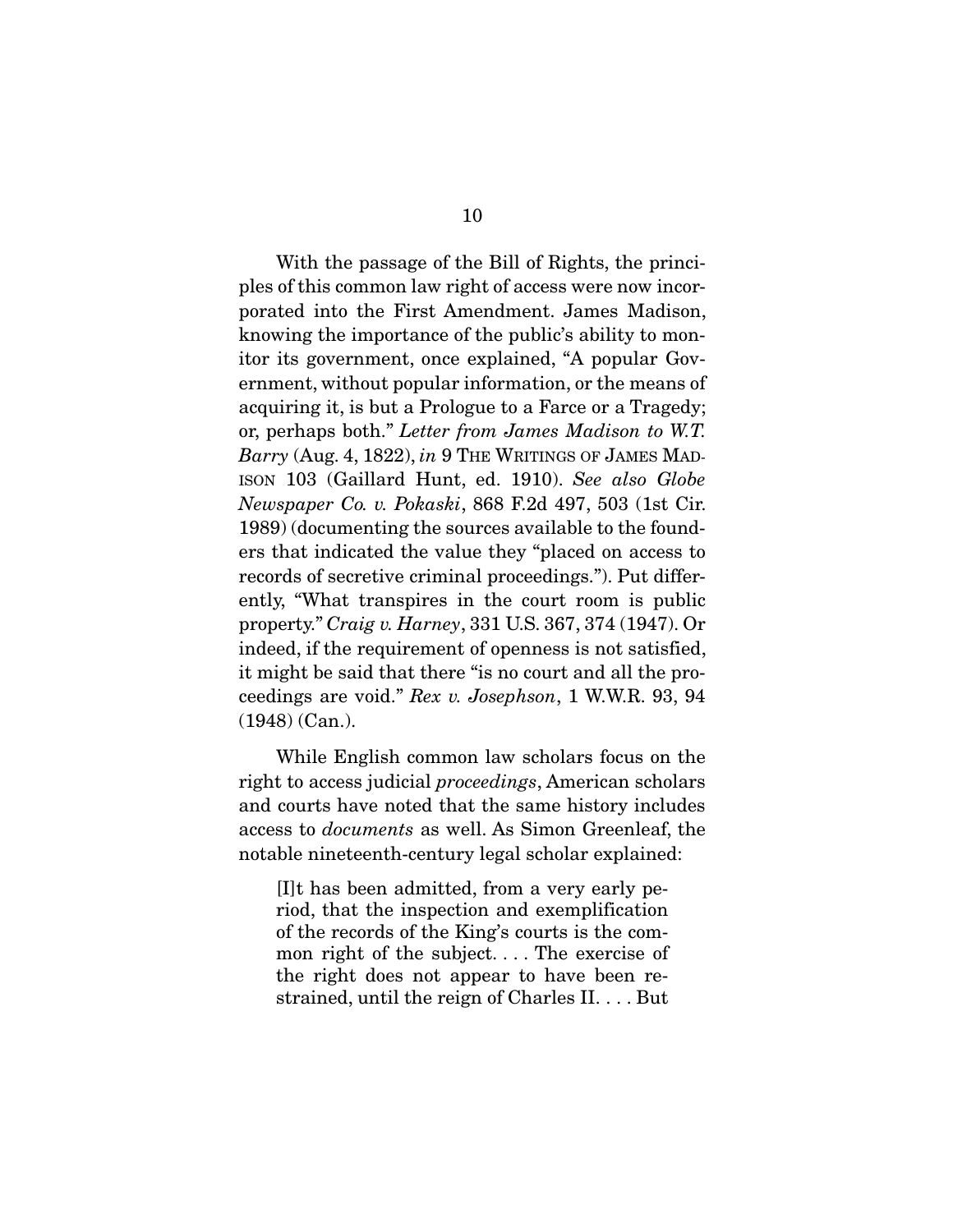in the United States, no regulation of this kind is known to have been expressly made; and any limitation of the right to a copy of a judicial record or paper, when applied for by any person having an interest in it, would probably be deemed *repugnant* to the genius of American institutions.

1 SIMON GREENLEAF, A TREATISE ON THE LAWS OF EVI-DENCE 571-72 (1888) (emphasis added).

 The Third Circuit has made a similar observation, noting that it would be odd "to declare that our courtrooms must be open, but that transcripts of the proceedings occurring there may be closed." *United States v. Antar*, 38 F.3d 1348, 1360 (3d Cir. 1994). The right to key documents relating to a proceeding, particularly transcripts, derives from and is a necessary corollary of the right to observe the proceedings. The Colorado Supreme Court's broad rejection of a qualified right to access public records is baldly inconsistent with these historical, common law rights and sets a dangerous precedent.

 2. The Colorado Supreme Court's denial of access to the transcripts, pleadings, and order in a proceeding related to the integrity of the prosecution of a capital offense without demanding any specific justification or findings on the record also conflicts with the wellestablished principles set forth in the *Press-Enterprise* cases. This Court has consistently recognized the historical significance and practical importance of "a constitutional right of access to criminal trials." *Globe Newspaper Co. v. Superior Court*, 457 U.S. 596,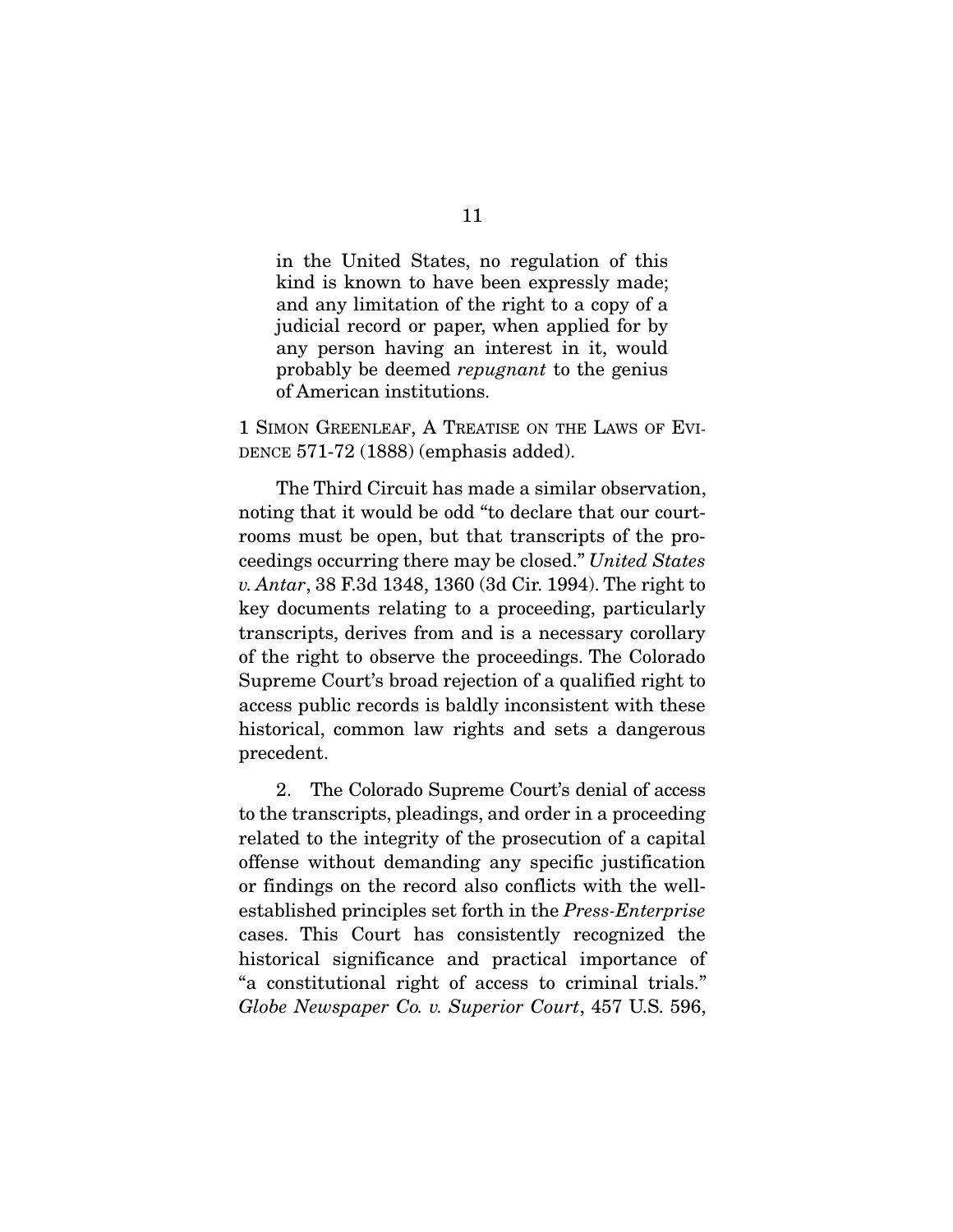603 (1982). Excluding the public from criminal proceedings is impermissible unless there is an "overriding interest" that closure is essential and that such closure is "narrowly tailored" to address that interest. *Press-Enter. Co. v. Superior Court*, 478 U.S. 1, 9 (1986). This is tantamount to a "least intrusive means" requirement. The Constitution can demand no less of the government when it comes to access to judicial records.

 While this Court has previously recognized a common law right of access to court records, *Nixon v. Warner Communications, Inc.*, 435 U.S. 589, 597 (1978), lower federal courts have built upon the long history of such presumptive access to locate that right in the First Amendment. *See*, *e.g.*, *Antar*, 38 F.3d at 1361 n.17 ("The right to inspect and copy [judicial records and transcripts] antedates the Constitution.") (alterations in original); *Anderson v. Cryovac, Inc.*, 805 F.2d 1, 13 (1st Cir. 1986) ("The common law presumption that the public may inspect judicial records has been the foundation on which the courts have based the first amendment right of access to judicial proceedings*.*").

 The right to review a proceeding retrospectively through transcripts, pleadings, and other documents is presumed to be coextensive with the right to be present at a proceeding. It would betray common sense to conceive of a qualified right of access that privileged contemporaneous observations over the more careful and complete deliberations that can be conducted with the benefit of judicial records. Certainly, therefore, the documents necessary to understand a public proceeding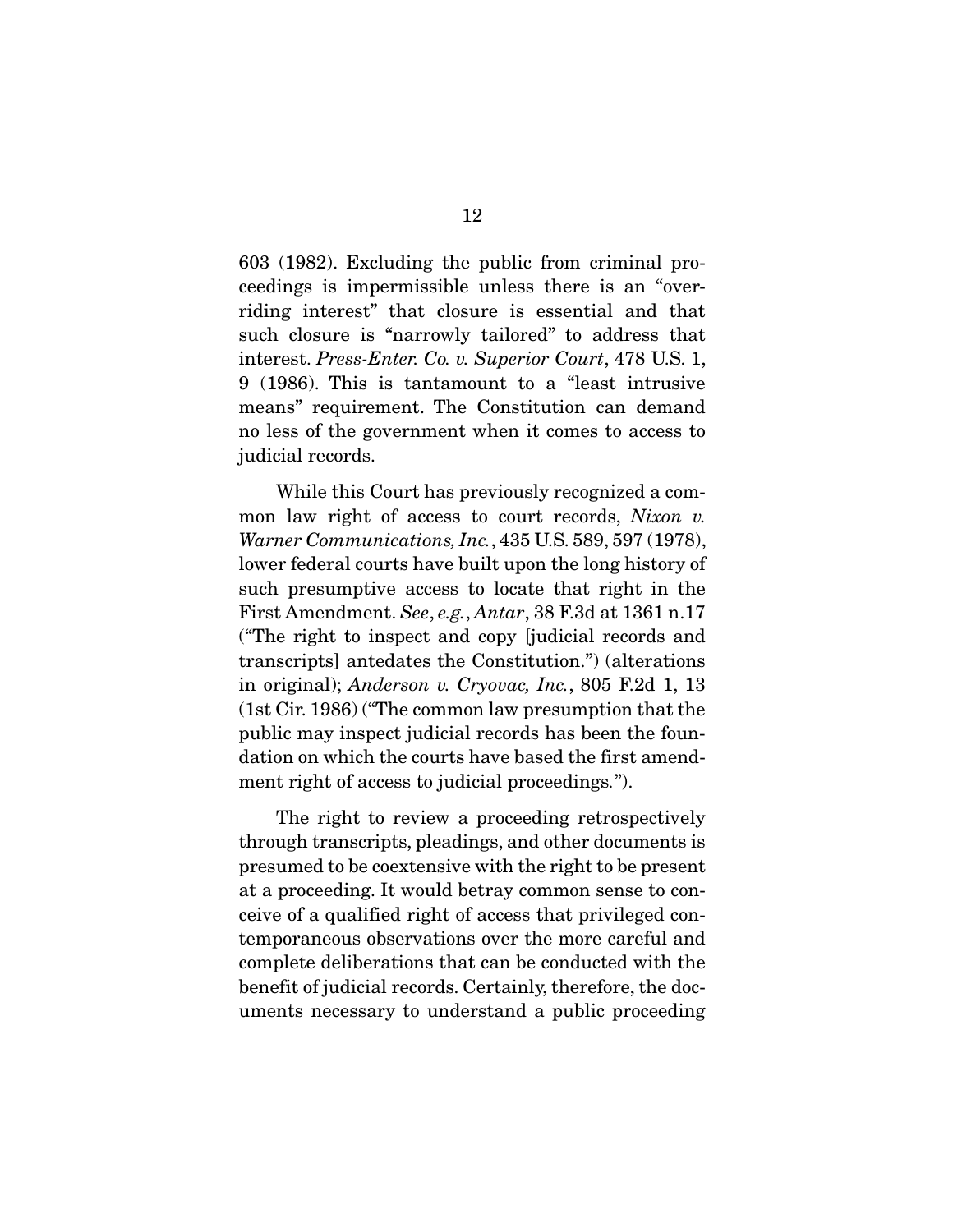fall within the qualified right of access. And although this Court has never accepted an absolute right to all judicial records, *Nixon*, 435 U.S. at 598, it must be acknowledged that "[i]t would be an odd result indeed were we to declare that our courtrooms must be open, but that transcripts of the proceedings occurring there may be closed, for what exists of the right of access if it extends only to those who can squeeze through the door?" *Antar*, 38 F.3d at 1360.

 The constitutional right of access to judicial proceedings "extends to documents and kindred materials submitted in connection with the prosecution and defense of criminal proceedings." *In re Providence Journal Co.*, 293 F.3d 1, 10 (1st Cir. 2002). A presumptive right to transcripts of proceedings other than the trial, but implicating a criminal conviction, has been acknowledged by this Court for nearly four decades. In *Press-Enterprise I*, a newspaper sought access to the transcripts from a voir dire hearing that had been closed to the public and this Court unanimously held that the closure and refusal to provide transcripts could only be justified through explicit and specific findings about the need for such closure. 464 U.S. 501, 509 (1984). The scope of the right to access judicial records was expounded further in *Press-Enterprise II* when members of the media challenged a municipal court's refusal to release transcripts of a preliminary hearing in a murder case. The journalists appear to have not even attempted to attend the preliminary hearing in question in that case, yet this Court held that the failure to make transcripts available to the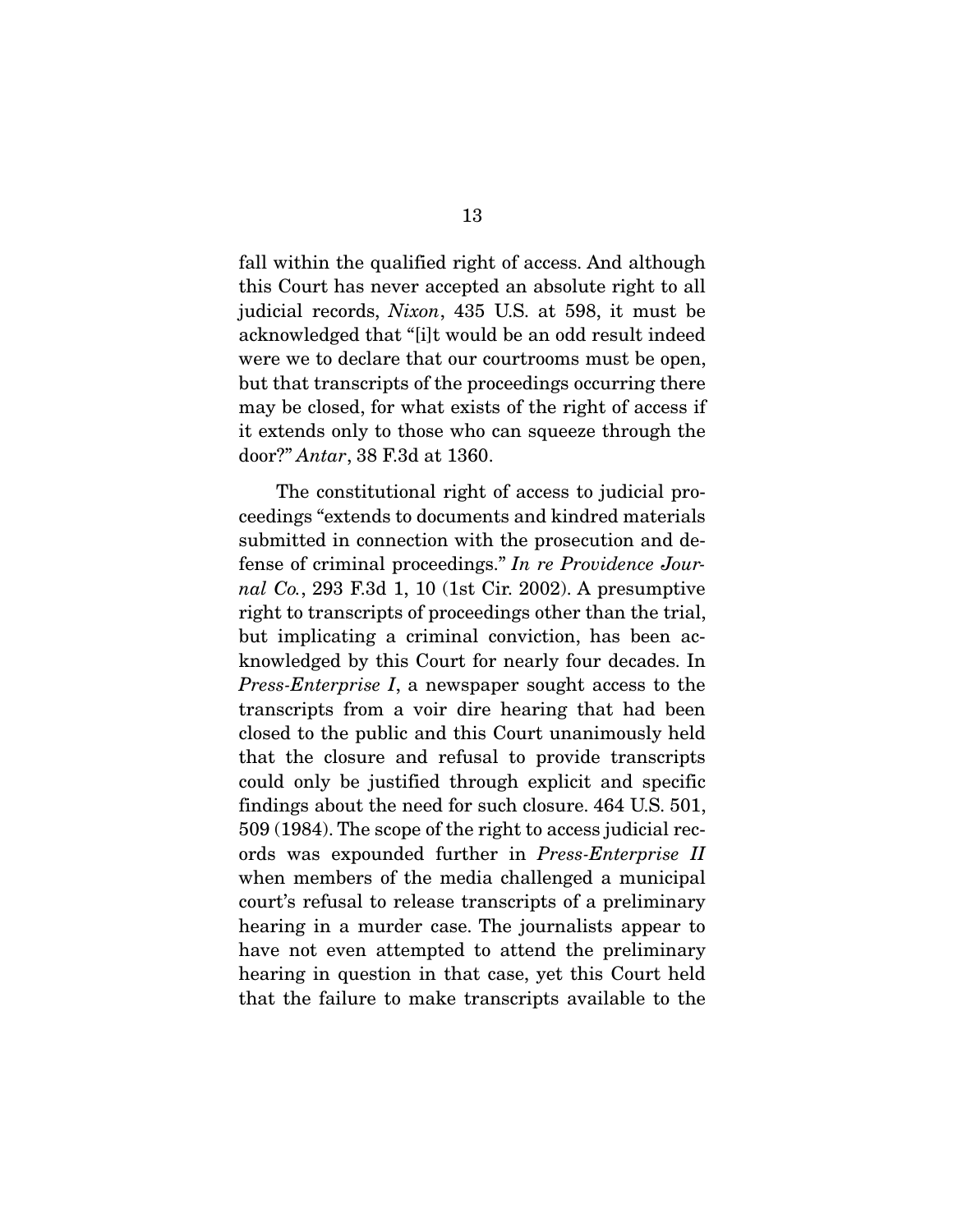media, absent specific findings on the record justifying the non-disclosure, was a violation of the right of access enshrined in the First Amendment. *Press-Enterprise II*, 478 U.S. at 4-5 (noting that the request for transcripts was made at the conclusion of the hearing, which was closed to the public based on an unopposed motion).

 Even when it was more commonplace during the twentieth century for some states to exclude the press and public from certain parts of the criminal case so as to avoid a risk to the fair trial right – a risk that was not present in this case – the ABA's Committee on Fair Trial and Free Press concluded that if the risk of prejudice to a defendant is sufficiently great, then the press and public rights of access are adequately safeguarded by keeping a complete record of the proceedings that is made available to the public after the conclusion of the case. ABA STANDARDS RELATING TO A FAIR TRIAL AND FREE PRESS (1968). The powerful nexus between access to live proceedings and access to transcripts of those proceedings is further reflected by several lower federal courts, which have noted that a transcript can sometimes serve as an adequate substitute for actual attendance at such proceedings. *See*, *e.g.*, *ABC, Inc. v. Stewart*, 360 F.3d 90, 100 (2d Cir. 2004) ("Where, applying the constitutionally mandated balancing test, a court has found that concurrent access must be denied, the provision of a transcript may well be the best available substitute."); *Antar*, 38 F.3d at 1360 n.13 ("where a court . . . finds that closure is necessary and effective to preserve an overriding interest,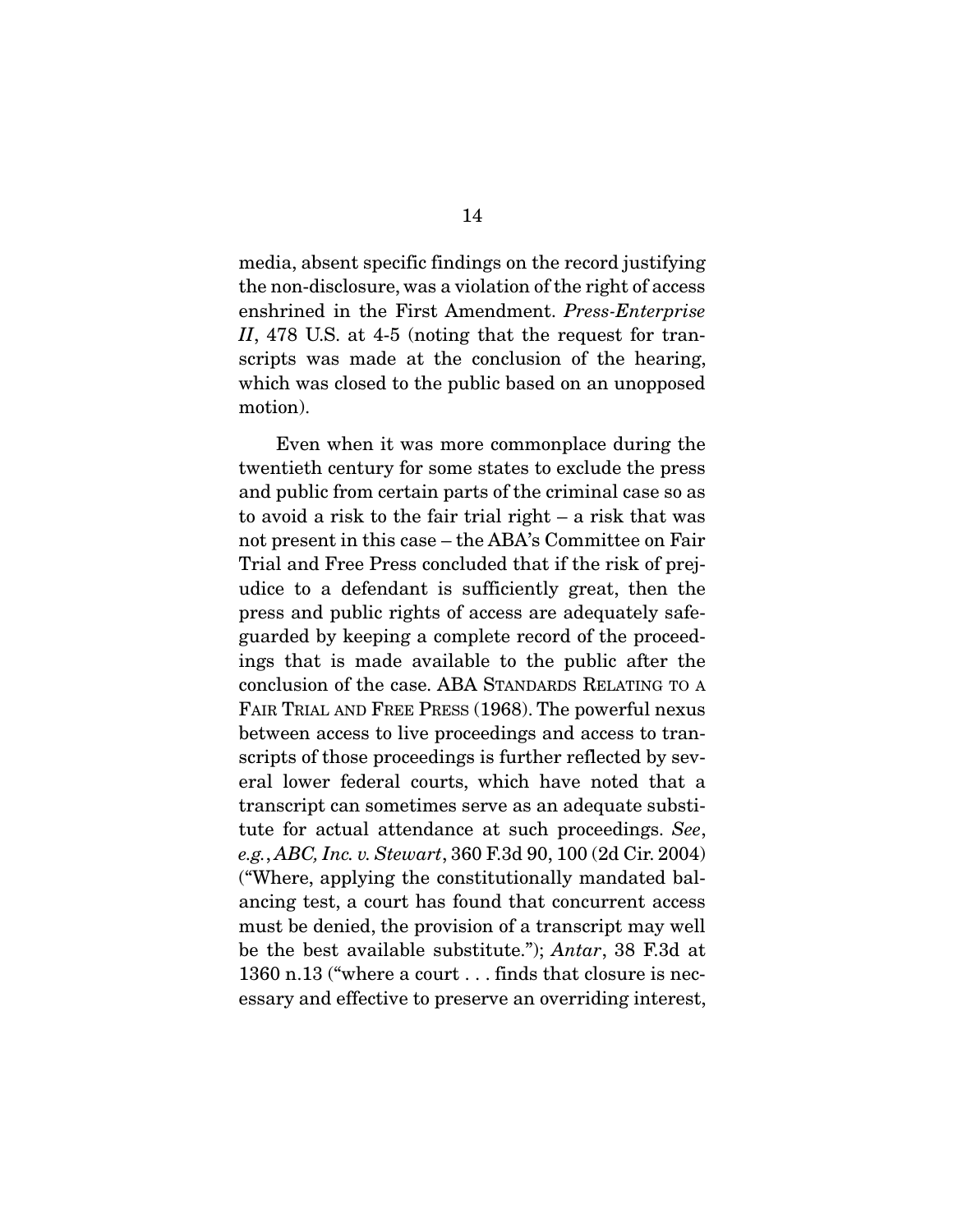so that the right of access may therefore be temporarily limited, later release of a transcript may be the next best means of implementing the right of access.); *United States v. Valenti*, 987 F.2d 708, 714 (11th Cir. 1993) ("Even where a court properly denies the public and the press access to portions of a criminal trial, the transcripts of properly closed proceedings must be released when the danger of prejudice has passed[,] . . . [a]ccordingly, the district court's denial of the motion to unseal must be supported with a finding that the denial of access is necessary to preserve higher values, and is narrowly tailored to serve that interest.").

 The presumption that criminal proceedings will be open and that the essential, related documents, such as transcripts, will be publicly available went entirely unheeded by the Colorado Supreme Court in this case. Because that decision so clearly conflicts with this Court's *Press-Enterprise* cases, certiorari should be granted.

B. The Colorado High Court's Decision is also in Direct Conflict with the Overwhelming Majority of Federal and State Courts, Which Have Consistently Recognized a Qualified First Amendment Right of Public Access to Judicial Records.

 1. Review is necessary not only to correct the Colorado Supreme Court's erroneous decision, which categorically refused to recognize even a qualified First Amendment right of access to the requested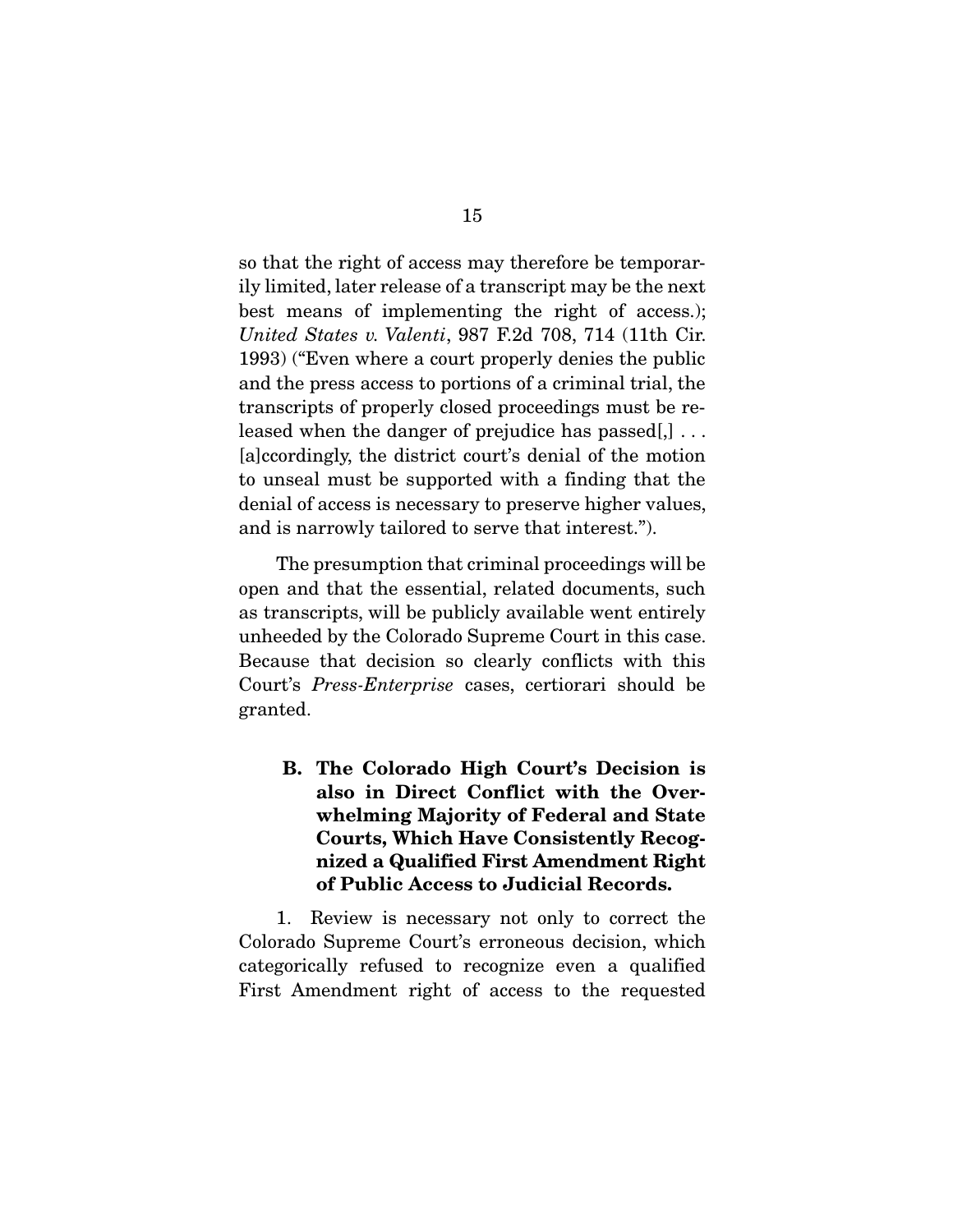judicial documents, but also to resolve a conflict between that decision and the overwhelming weight of authority from lower federal courts and the courts of other state supreme courts. The Colorado high court's cursory rejection of Petitioner's reasonable request for access to documents involving charges of prosecutorial misconduct in a high-profile death penalty case presents a signal opportunity for this Court to clarify the modest extension of its qualified right of access cases to judicial records, transcripts, and filings.

 Indeed, nothing could underscore the necessity for this Court's review more clearly than the Colorado Supreme Court's own statement regarding transcripts and pleadings that "we find no support in United States Supreme Court jurisprudence" for the contention that there is a qualified First Amendment right of access to "court records in cases involving matters of public concern." Petition, Appendix A at 5a. As illustrated in the first part of this brief, there is a longstanding historical tradition of qualified access to judicial records in criminal proceedings that closely tracks the access to the proceedings themselves. The Colorado Supreme Court's decision in this case stands as an outlier among courts that have addressed this critical constitutional issue.

 A few features of the Colorado Supreme Court's decision are particularly notable in this regard. First, it failed to even directly address the Petitioner's actual request for documents, instead mischaracterizing its claim as a request for "mandatory disclosure," "unfettered access," and "a constitutional right of access to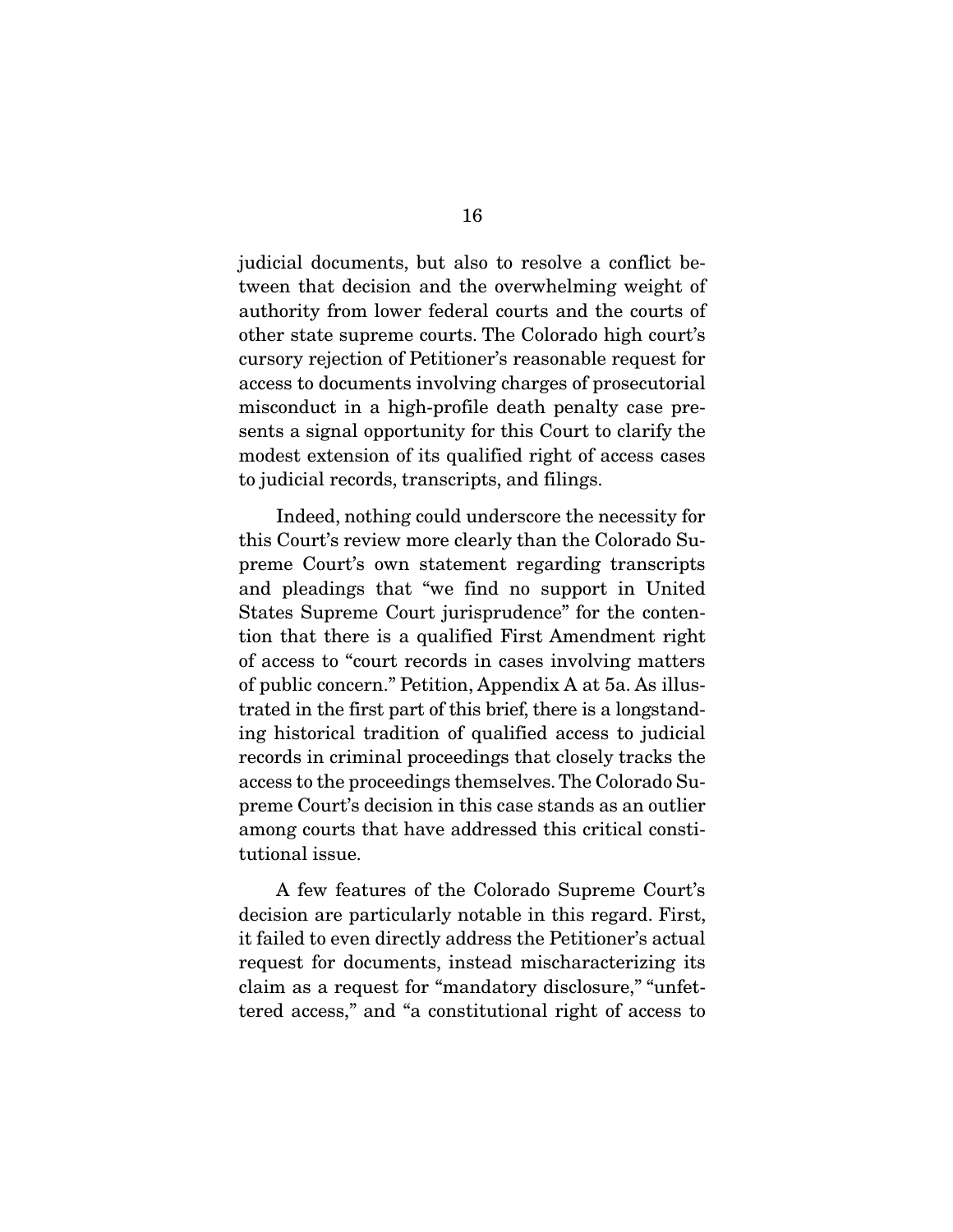any and all court records in cases involving a matter of public concern." Petition, Appendix A at 5a-6a. Of course, based on this mistaken description of the breadth of Petitioner's request, the Colorado high court could hardly come to a different conclusion. But such a framing ignores the fact that this Court has carefully calibrated the applicable First Amendment standard for a qualified right of access to criminal proceedings in the *Press-Enterprise* cases.

 The Colorado Supreme Court also erroneously relied on two Tenth Circuit decisions, seemingly unconstrained and unmoved by the wealth of precedent from other jurisdictions.3 Having done so, it has created something resembling a circuit split. *See* Petition at 17-19 (cataloguing cases from eleven federal circuits recognizing a qualified First Amendment right of access to judicial records). Amici are not aware of any state supreme court or lower federal court decisions that adopt an approach to judicial records, including transcripts from judicial proceedings pertaining to criminal convictions, that are more restrictive than

<sup>3</sup> The Colorado Supreme Court also mistakenly relied on two Tenth Circuit decisions that it characterized as having "declined to recognize a First Amendment right of access to court records." Petition, Appendix A at 5a. But there is a fundamental difference between *declining to recognize a right* and *never having addressed the question*. Subsequent decisions by the Tenth Circuit, to which the Colorado Supreme Court failed to cite, explicitly confirm that it has never addressed the substantive question in this case – whether there is a qualified right of access to judicial records in criminal proceedings. *United States v. Gonzales*, 150 F.3d 1246, 1256 (10th Cir. 1998); *United States v. McVeigh*, 119 F.3d 806, 812 (10th Cir. 1997).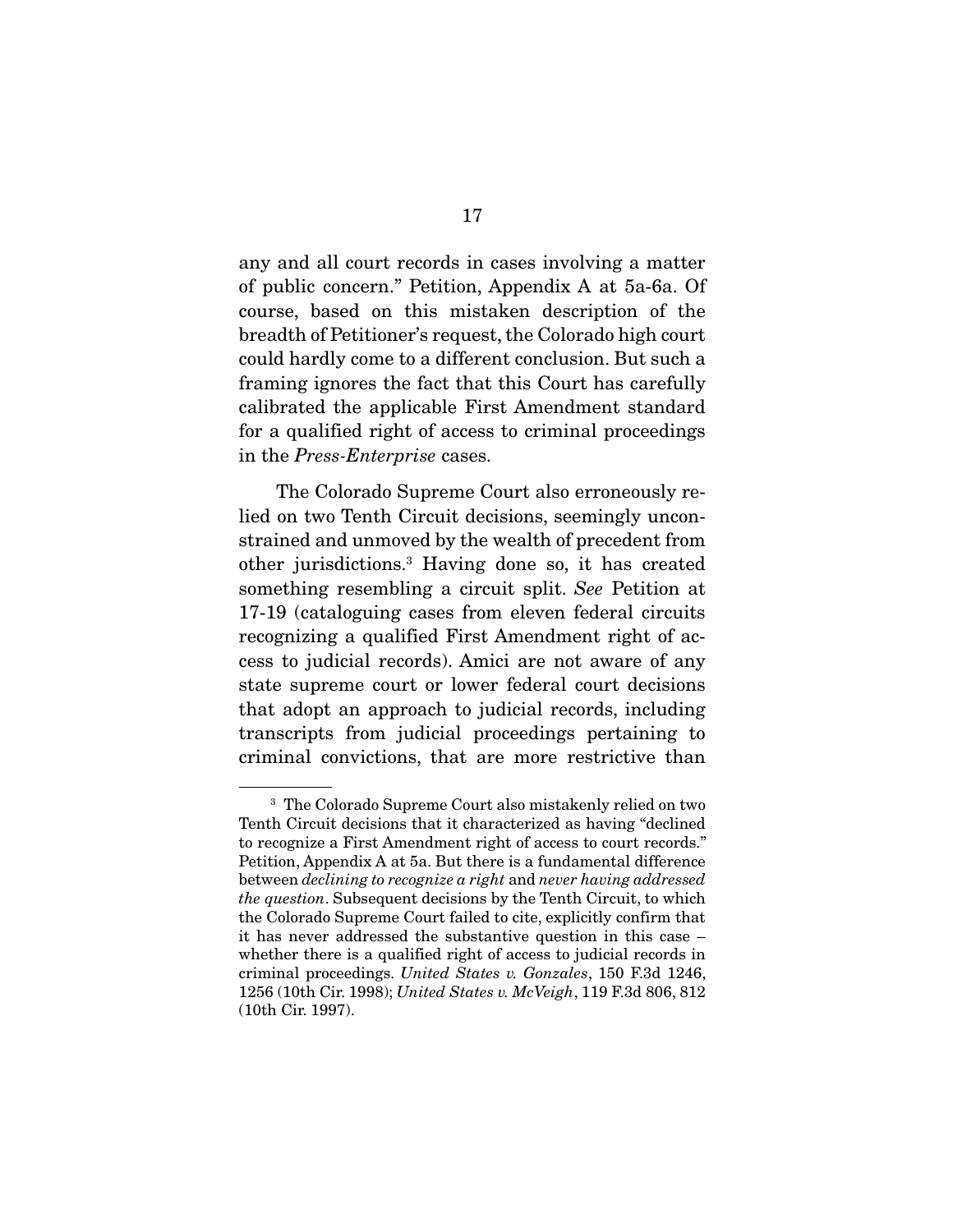that offered by the Colorado Supreme Court in this case.

II. THIS COURT SHOULD REVIEW THE COL-ORADO SUPREME COURT'S DECISION TO CLARIFY THE SOURCE, NATURE, AND SCOPE OF THE QUALIFIED FIRST AMEND-MENT RIGHT OF ACCESS TO JUDICIAL DOCUMENTS, WHICH WILL PROMOTE THE STRUCTURAL VALUES OF THE FIRST AMENDMENT BY ASSURING PUBLIC KNOWLEDGE AND CONFIDENCE AS WELL AS FACILITATE LEGAL, HISTORICAL, AND JOURNALISTIC RESEARCH.

 1. Another reason supporting certiorari is that this case provides an important opportunity for this Court to offer guidance about the nature and scope of the First Amendment right of access. Lower courts are in apparent agreement that the approach taken by the Colorado Supreme Court is unduly narrow, but there is no consensus as to the precise contours or meaning of the qualified right of access to judicial records. *See* David S. Ardia, *Court Transparency and the First Amendment*, 38 CARDOZO L. REV. 835, 875 (2017) ("[T]he Court's analysis in *Press-Enterprise II* left the lower courts uncertain as to whether the First Amendment right of access recognized in *Richmond Newspapers, Globe Newspaper*, and the *Press-Enterprise* cases extends to judicial records.").

 Following the sound reasoning of this Court's qualified right of access decisions, the federal courts of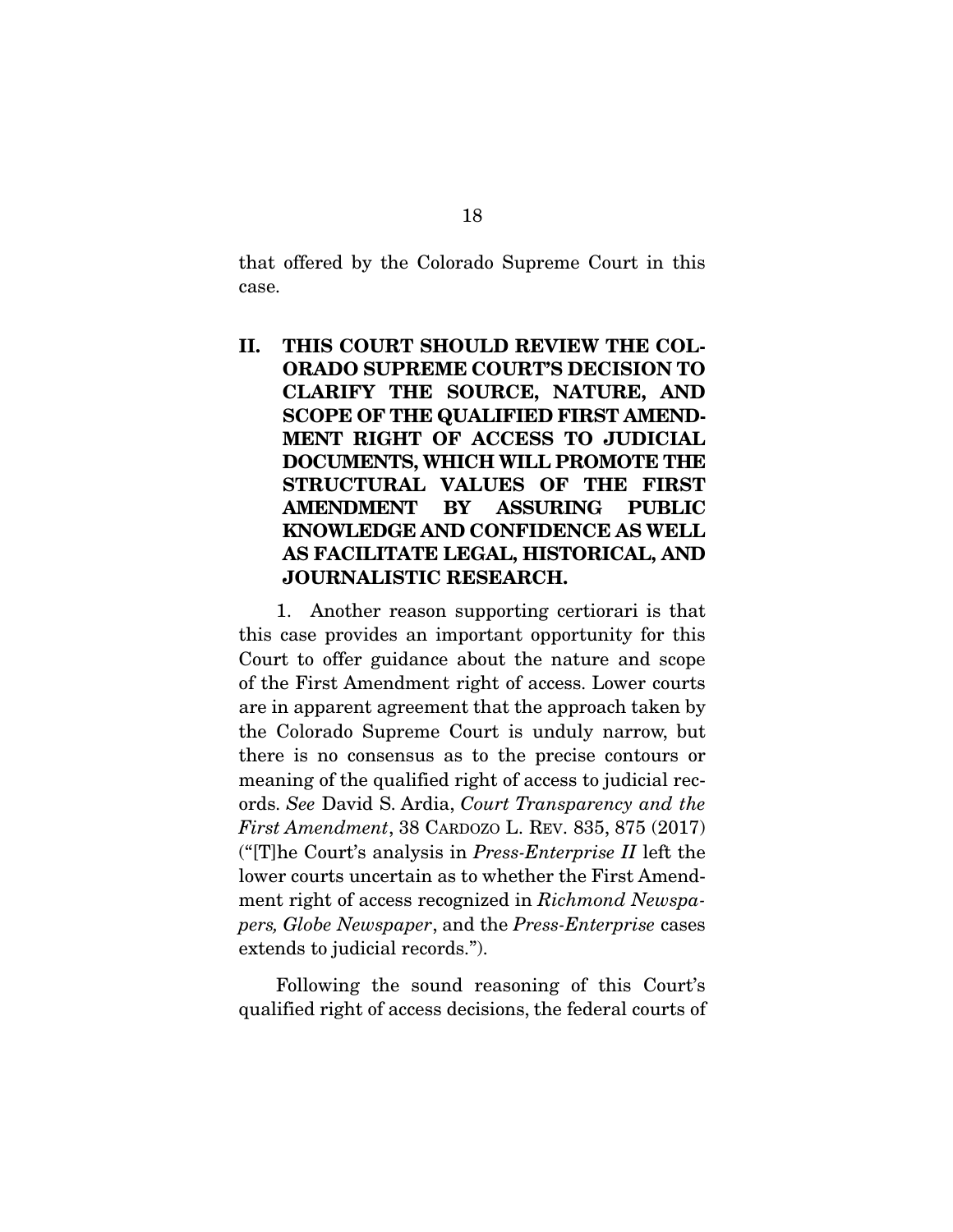appeals have almost all extended that right to judicial records, including transcripts, of such proceedings. *See* Petition at 17-19 (listing cases). Although, as this list of cases reflects, these courts have frequently recognized a First Amendment qualified right of access to the records in criminal proceedings, the reach of their protections and their reasons for doing so have not been uniform. Among the eleven other federal circuits that have recognized a qualified right of access to judicial records, the courts have engaged in multiple analytical approaches to defining the nature and scope of that right as well as the degree to which the *Press-Enterprise II* test should apply to judicial records in the same way it is used to determine access to proceedings.

 Commentators have identified multiple approaches across the lower courts in their examination of the scope of First Amendment rights for the public to access judicial records. *See* Ardia, 38 CARDOZO L. REV. at 858, 880-81; Raleigh Hannah Levine, *Toward A New Public Access Doctrine*, 27 CARDOZO L. REV. 1739, 1742- 43, 1758-69 (2006). The "contradictory analyses from which the courts pick and choose are troubling not only because they lead to inconsistent and unpredictable results, but also because such inconsistency suggests that the choice is outcome-driven." Levine, 27 CARDOZO L. REV. at 1742. This confusion is perhaps nowhere more apparent than in the Tenth Circuit, the only federal circuit that has not yet applied the *Press-Enterprise* cases to at least some judicial records.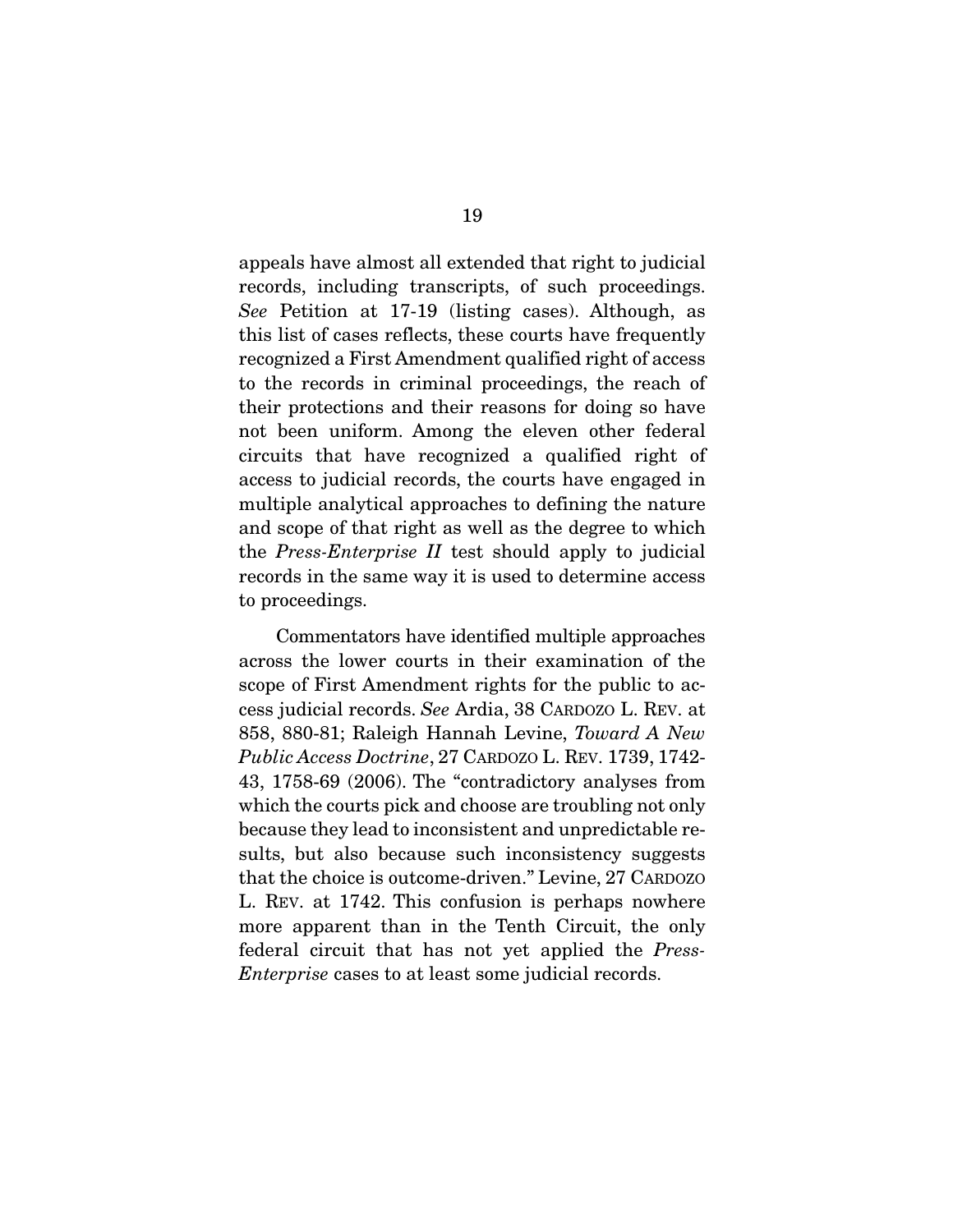By engaging in careful examination of the First Amendment doctrine as it applies to judicial records, this Court can both clarify the qualified right of access and draw limits on its scope, by permitting narrowly drawn, but specific, exceptions to such access to protect competing rights that might be compromised by the disclosure of such records, such as personal privacy, the right to a fair and impartial jury trial, and potential interference with ongoing law enforcement investigations. These are precisely the types of interests that the Colorado courts refused to even discuss when they categorically rejected the Petitioner's request for access to the judicial records in this case.

 Lower federal and state courts urgently require this Court's guidance on these important matters, especially because the nature of judicial proceedings has changed dramatically in the more than thirty years since the *Press-Enterprise* cases were decided. Increasing on-line access makes issues about access to judicial records and filings likely to recur, presenting critical questions about the scope of the qualified right of access to records as balanced against legitimate countervailing concerns. *See generally* David S. Ardia, *Privacy and Court Records: Online Access and the Loss of Practical Obscurity*, 2017 U. ILL. L. REV. 1385 (2017).

 2. Not only should this Court grant certiorari to clarify the law for the courts, its authority is also critical to advancing the structural purposes of the First Amendment in promoting reasonable government transparency by ensuring access to judicial records by the public, the media, and the scholarly community. As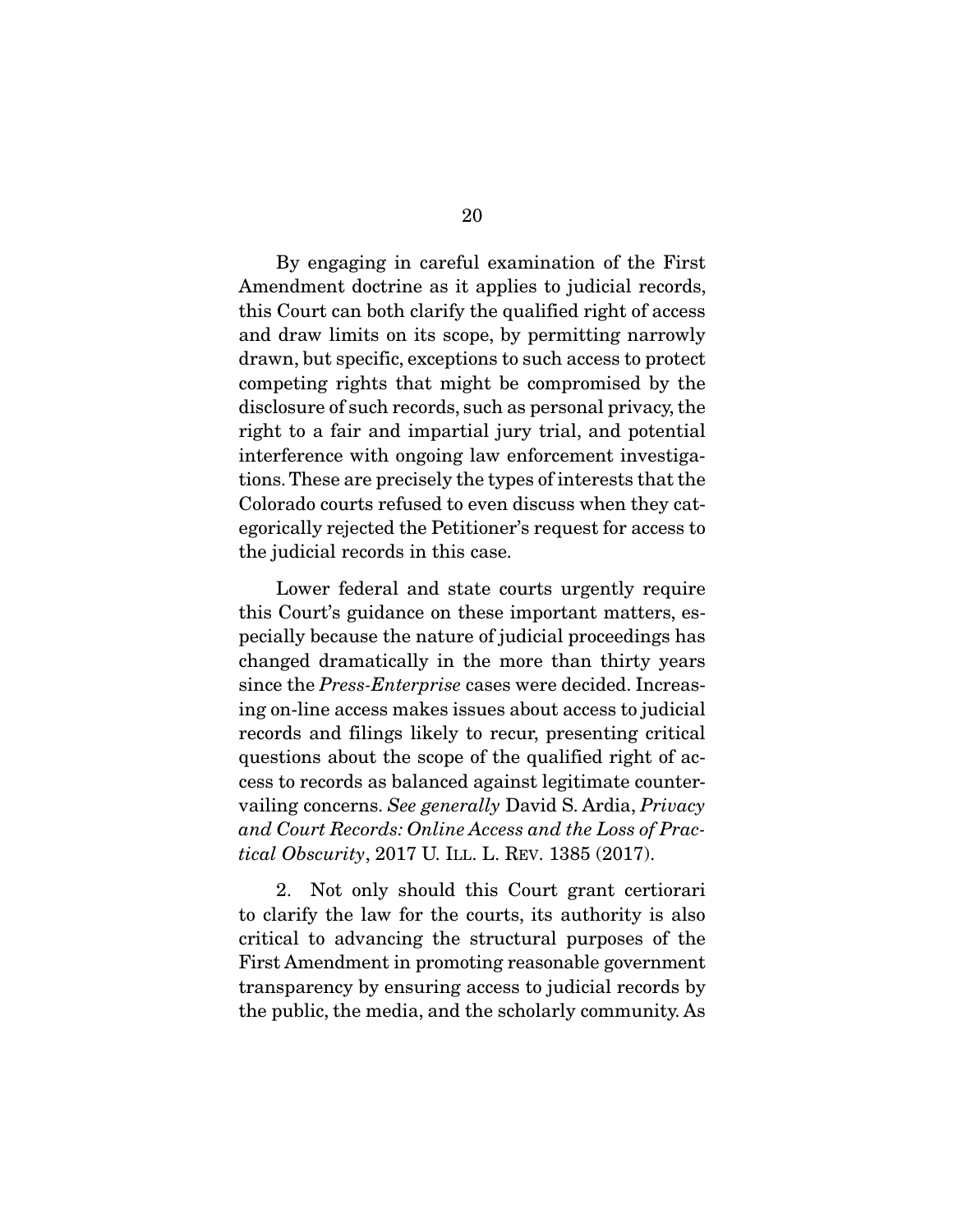Justice Brennan once wrote, a critical function of the right of access is ensuring that the "constitutionally protected 'discussion of governmental affairs' is an informed one." *Globe Newspaper Co. v. Superior Court*, 457 U.S. 596, 605 (1982). Moreover, this Court has stressed that public access to the criminal justice judicial process is particularly important where, as here, the proceedings involve the conduct of prosecutors. *See Waller v. Georgia*, 467 U.S. 39, 47 (1984). Continuing uncertainty about the nature and scope of the right of access to criminal justice records directly impedes the public's ability to learn about and understand criminal proceedings, observe and act as a check on abuses in the criminal justice process, and retain faith in the legitimacy of the criminal justice system.

 Along similar lines, it has long been recognized that *judicial* integrity is preserved by opening criminal proceedings to public scrutiny and judgment. *United States v. Kobli*, 172 F.2d 919, 921 (3d Cir. 1949); BENTHAM, *supra*, at 316 (noting that the integrity of the judiciary is safeguarded through open courts). History taught the founders to abhor secret criminal proceedings that sow public doubt over the fairness of the judicial process. For the system's functioning to be understood, it must be open to the public. *See*, *e.g.*, *Oxnard Publ'g Co. v. Superior Court*, 68 Cal. Rptr. 83, 90 (Ct. App. 1968) (recognizing a newspaper's interest in accessing information about criminal proceedings as relevant to "public tranquility, . . . honest government, and . . . effective institutions"). Hon. T. S. Ellis, III, *Sealing, Judicial Transparency and Judicial*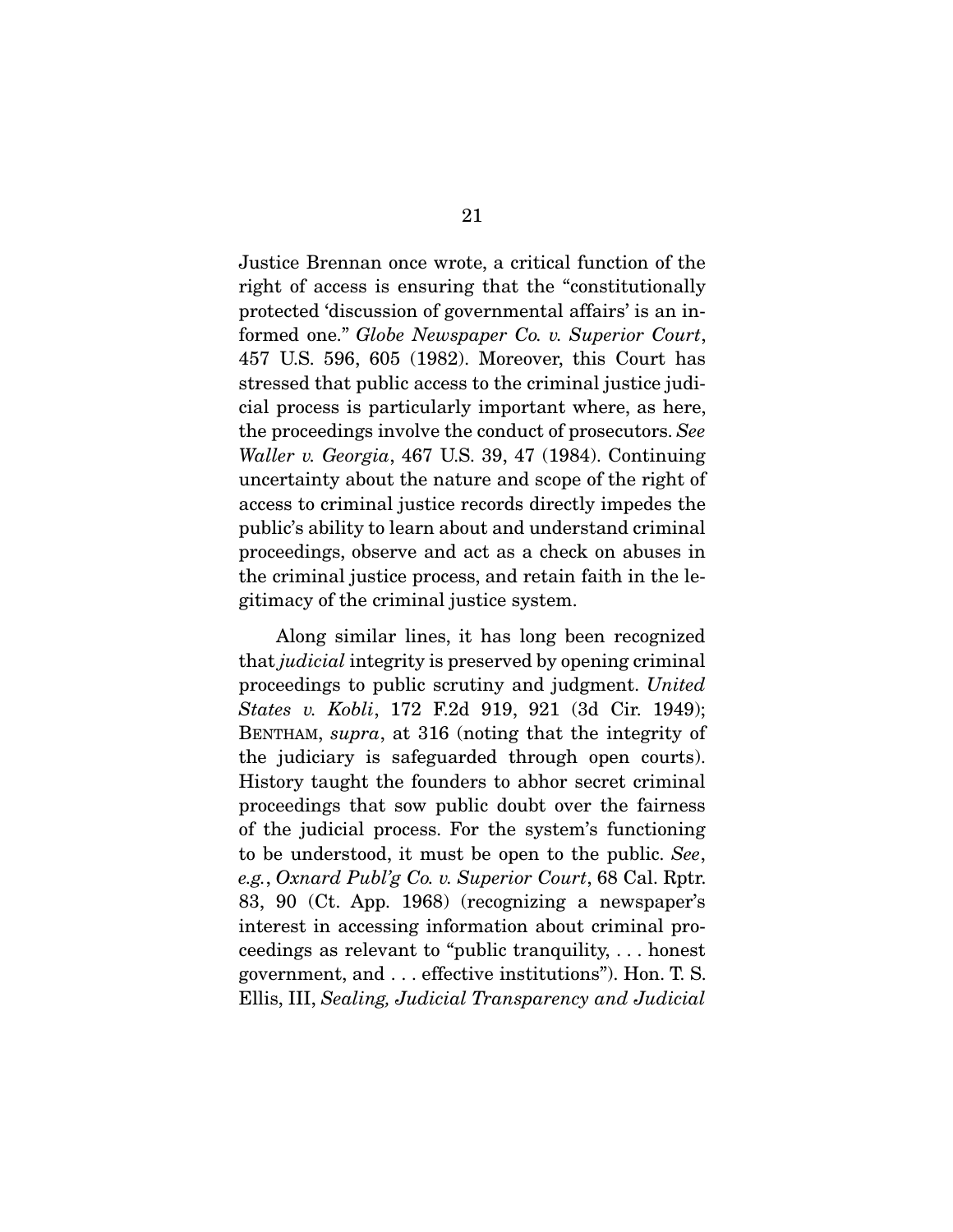*Independence*, 53 VILL. L. REV. 939, 940 (2008) ("as the familiar maxim teaches, 'justice should not only be done, but should manifestly and undoubtedly be seen to be done.' ") (quoting *Rex v. Sussex Justices*, 1 K.B. 256, 259 (1924) (Eng.)).

 It ought not be surprising, then, that when the stakes are highest, when the crimes the most salacious, as in the case at issue, the public's interest in debating the government's (and defense's) handling of a criminal case will be at their apex. Colorado's high court has turned this principle on its head and reasoned that when the State seeks the death penalty and there is evidence that the prosecution offered financial rewards to its witnesses, the importance of avoiding secrecy and fostering public scrutiny is greatest. The Colorado Supreme Court's refusal to require so much as a valid, much less a compelling, countervailing government interest puts its decision at war with history and this Court's longstanding recognition that "People in an open society do not demand infallibility from their institutions, but it is difficult for them to accept what they are prohibited from observing." *Richmond Newspapers, Inc. v. Virginia*, 448 U.S. 555, 572 (1980). "When a criminal trial is conducted in the open, there is at least an opportunity both for understanding the system in general and its workings in a particular case." *Id*. In an analogous context, lower courts have applied this Court's precedents in holding that closed post-trial hearings relating to misconduct implicate the First Amendment, and that the presumed "right of access cannot be overcome by [a] conclusory assertion" of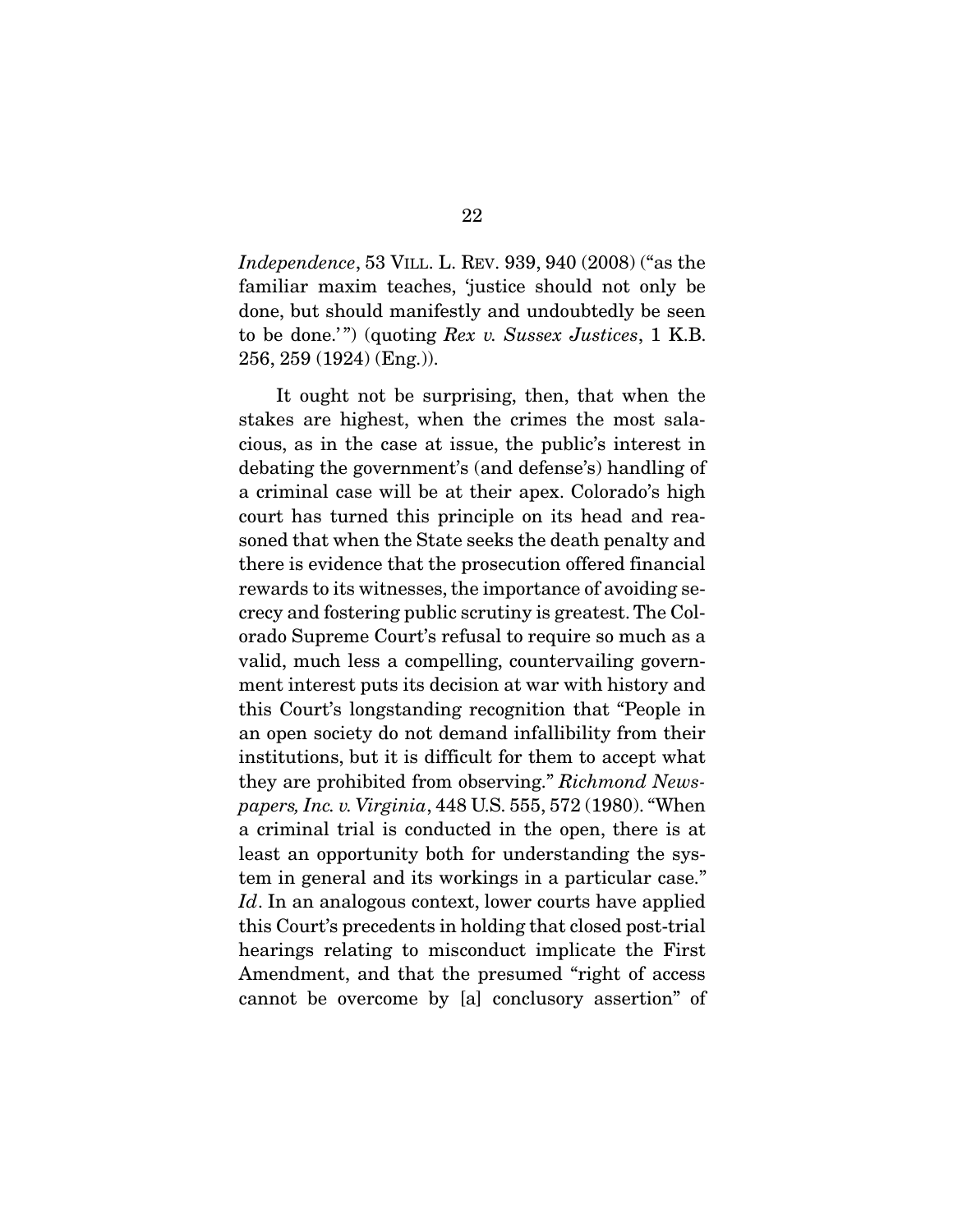public interest. *Application of Nat'l Broad. Co.*, 828 F.2d 340, 344-45 (6th Cir. 1987) (relying on the *Press-Enterprise* cases to hold that "there is a qualified right of access to documents and records that pertain to a proceeding in which one or more parties seek to disqualify a judge").

 Over the course of the nation's history, access to judicial records and court filings have been at the core of the American media's work to report about the inner workings of our criminal justice system to the public to ensure precisely this type of check on the government. *See Richmond Newspapers*, 448 U.S. at 573 ("[P]eople now acquire [information about judicial proceedings] chiefly through the print and electronic media. In a sense, this validates the media claim of functioning as surrogates for the public."). Investigative journalists have routinely combed through thousands of pages of court documents, filings, and transcripts to unearth information that would otherwise escape the public's discerning eye. *See* JAMES L. AUCOIN, THE EVOLUTION OF AMERICAN INVESTIGATIVE JOURNALISM 31, 79-80, 95-96, 212 (2005) (recounting the importance of access to judicial records to the work of Chicago Tribune journalist Henry Demarest Lloyd to uncover misconduct by oil tycoons and Philadelphia Inquirer reporters Donald Bartlett and James Steele to expose the influence of politics and racial bias in Philadelphia's criminal justice system).

 Finally, as scholars whose work focuses on the right of access, amici are acutely concerned that a qualified right of access be ensured to enable them to